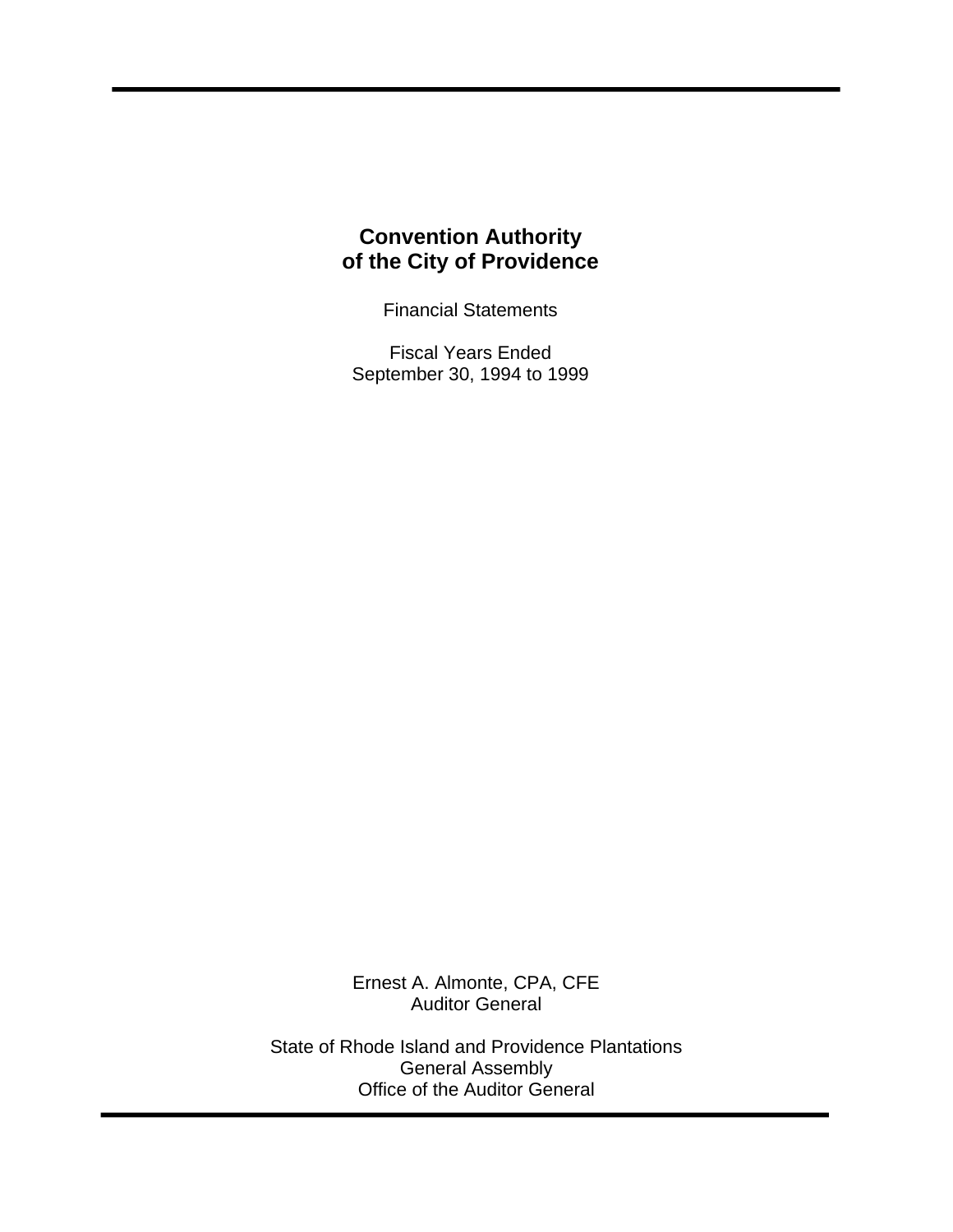December 13, 1999

# JOINT COMMITTEE ON LEGISLATIVE SERVICES, GENERAL ASSEMBLY STATE OF RHODE ISLAND AND PROVIDENCE PLANTATIONS:

# MEMBERS OF THE CONVENTION AUTHORITY OF THE CITY OF PROVIDENCE:

We have completed our audits of the financial statements of the Convention Authority of the City of Providence for the fiscal years ended September 30, 1994 through 1999. The Authority's financial statements and our reports thereon as well as recommendations to enhance compliance and internal control are included herein as outlined in the Table of Contents.

Sincerely,

Ernest A. Almonte, CPA, CFE Auditor General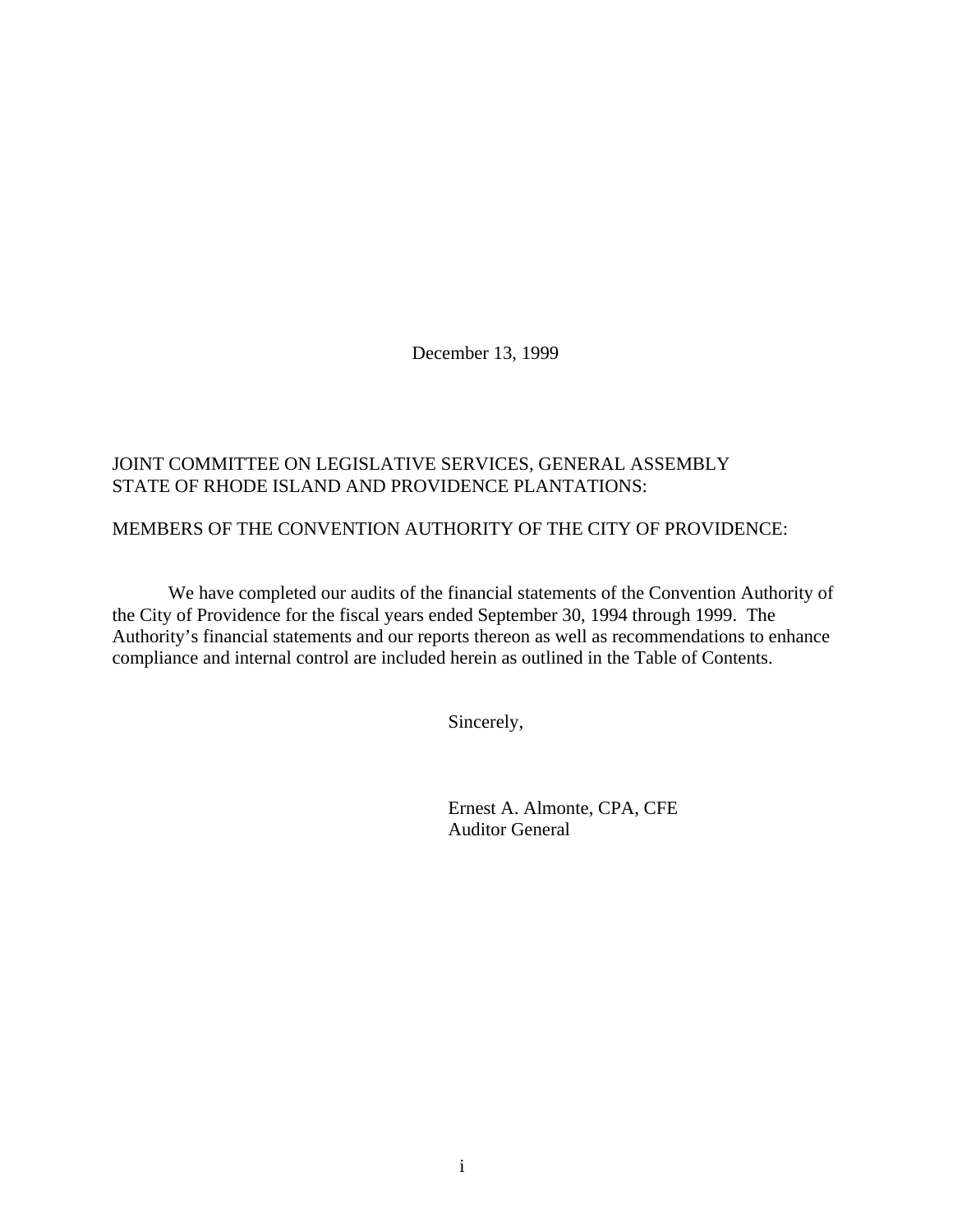# **CONVENTION AUTHORITY OF THE CITY OF PROVIDENCE**

# **TABLE OF CONTENTS**

| SUPPLEMENTARY INFORMATION - SCHEDULES OF CASH DISBURSEMENTS6 |  |
|--------------------------------------------------------------|--|
| REPORTS ON COMPLIANCE AND ON INTERNAL CONTROL OVER FINANCIAL |  |
|                                                              |  |
|                                                              |  |
|                                                              |  |
|                                                              |  |
|                                                              |  |
|                                                              |  |
|                                                              |  |
| DEPOSIT INSURANCE COVERAGE AND INVESTMENT POLICY 17          |  |
|                                                              |  |
|                                                              |  |
|                                                              |  |
|                                                              |  |
|                                                              |  |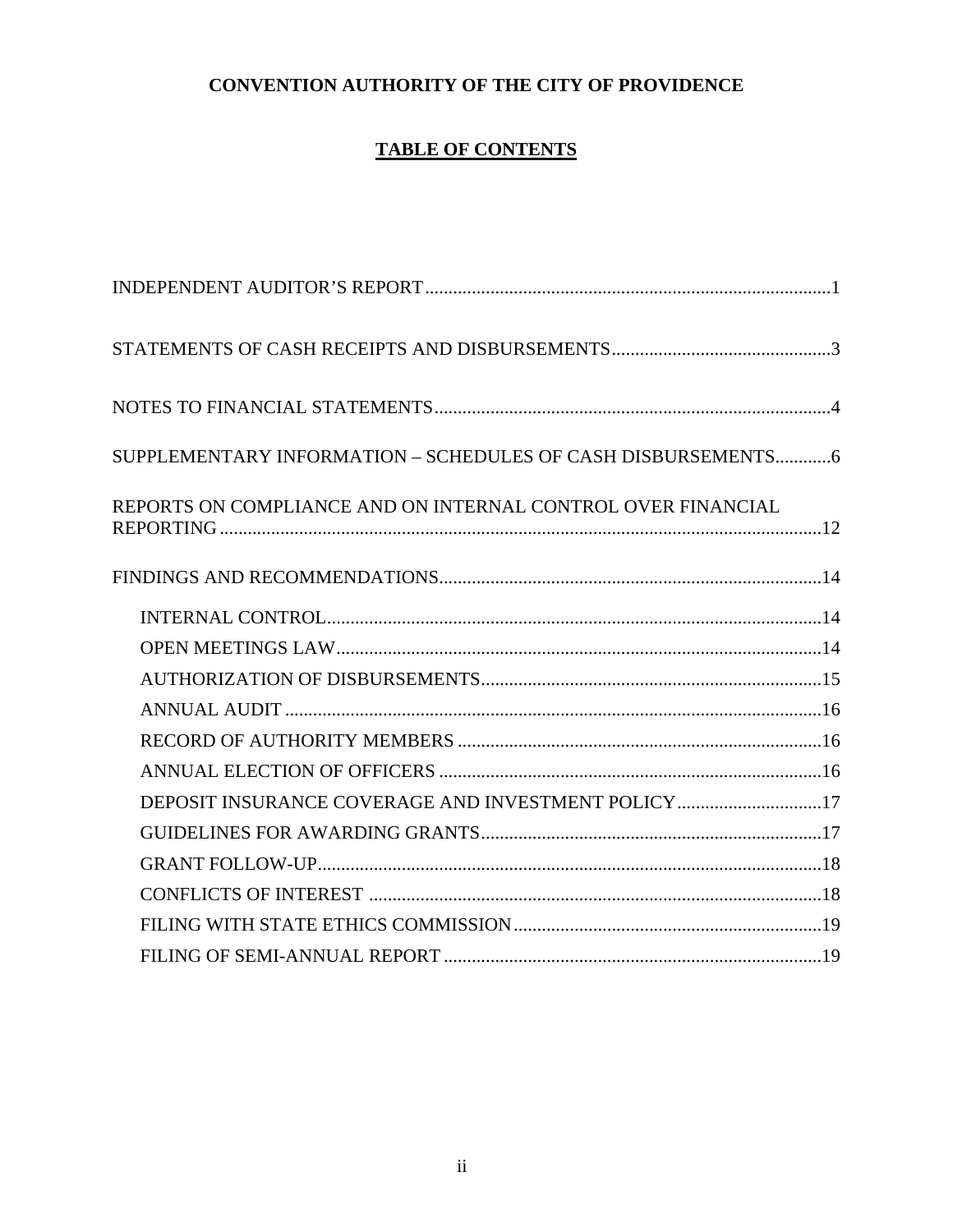#### INDEPENDENT AUDITOR'S REPORT

#### JOINT COMMITTEE ON LEGISLATIVE SERVICES, GENERAL ASSEMBLY STATE OF RHODE ISLAND AND PROVIDENCE PLANTATIONS:

#### CONVENTION AUTHORITY OF THE CITY OF PROVIDENCE:

We have audited the accompanying Statements of Cash Receipts and Disbursements of the Convention Authority of the City of Providence (Authority) for the fiscal years ended September 30, 1999, 1998, 1997, 1996, 1995 and 1994. These financial statements are the responsibility of the Authority's management. Our responsibility is to express an opinion on these financial statements based on our audits.

We conducted our audits in accordance with generally accepted auditing standards and the standards applicable to financial audits contained in *Government Auditing Standards* issued by the Comptroller General of the United States. Those standards require that we plan and perform the audits to obtain reasonable assurance about whether the financial statements are free of material misstatement. An audit includes examining, on a test basis, evidence supporting the amounts and disclosures in the financial statements. An audit also includes assessing the accounting principles used and significant estimates made by management, as well as evaluating the overall financial statement presentation. We believe that our audits provide a reasonable basis for our opinion.

 As described in Note 2, these financial statements were prepared on the basis of cash receipts and disbursements which is a comprehensive basis of accounting other than generally accepted accounting principles.

As described in Note 6, the Authority is subject to the Open Meetings Law (General Law section 42-62-2) but did not comply with provisions of that law. Additionally, the Authority lacked a quorum at certain meetings where it authorized disbursements.

In our opinion, except for the effects, if any, of the uncertainties described in the preceding paragraph, the financial statements referred to above present fairly, in all material respects, the cash receipts and disbursements of the Convention Authority of the City of Providence for the fiscal years ended September 30, 1999, 1998, 1997, 1996, 1995 and 1994 on the basis of accounting described in Note 2.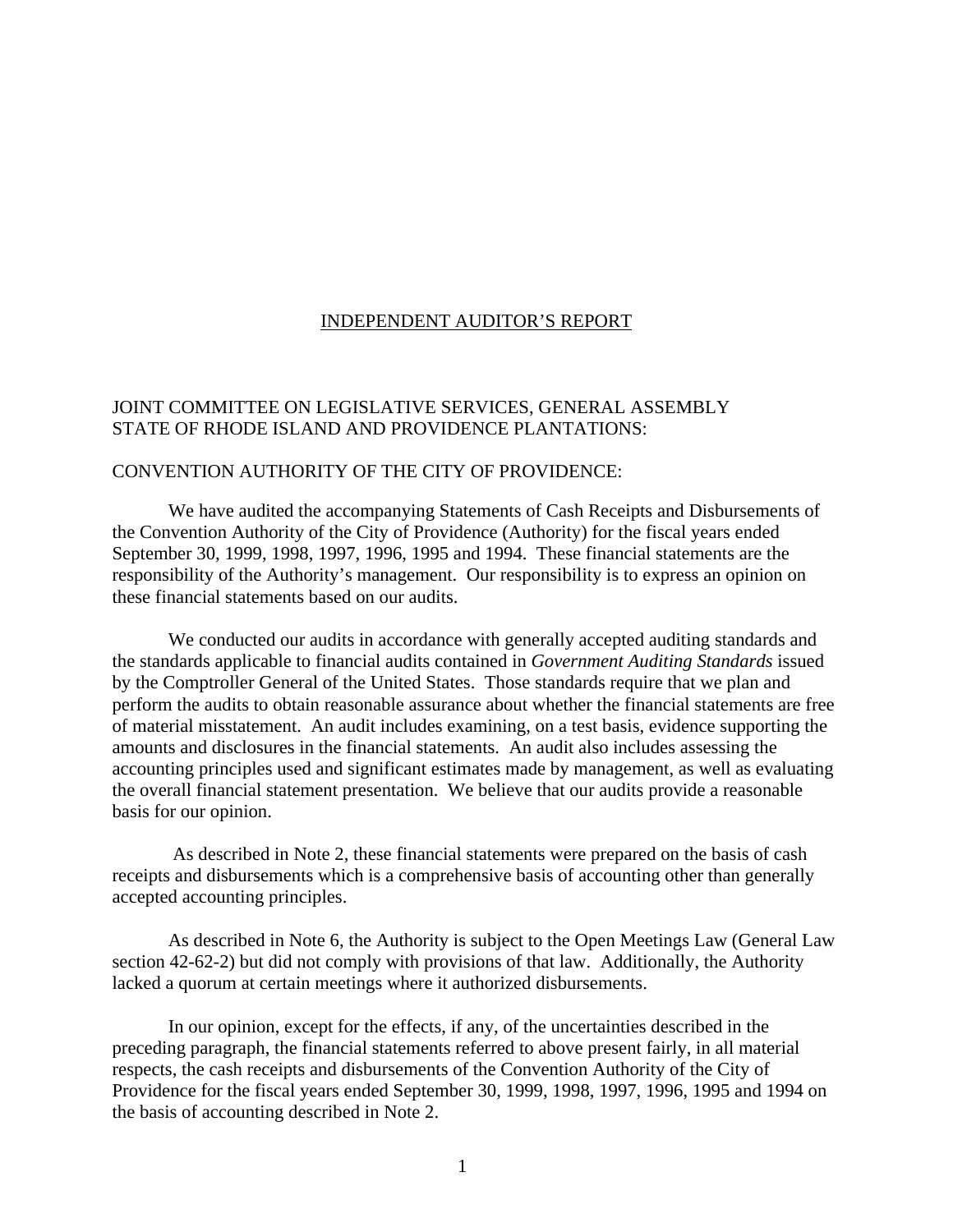Joint Committee on Legislative Services Convention Authority of the City of Providence page 2

In accordance with *Government Auditing Standards*, we have also issued our reports dated November 19, 1999 on our consideration of the Authority's internal control over financial reporting and our tests of its compliance with certain provisions of laws, regulations, and contracts.

The Schedules of Cash Disbursements presented on pages 6 through 11 are presented for purposes of additional analysis and are not a required part of the financial statements. Such information has been subjected to the auditing procedures applied in the audits of the financial statements and, in our opinion, except for the effects, if any, of the uncertainties described above, are fairly stated in all material respects on the basis of accounting described in Note 2, in relation to the financial statements taken as a whole.

November 19, 1999 Auditor General

Ernest A. Almonte, CPA, CFE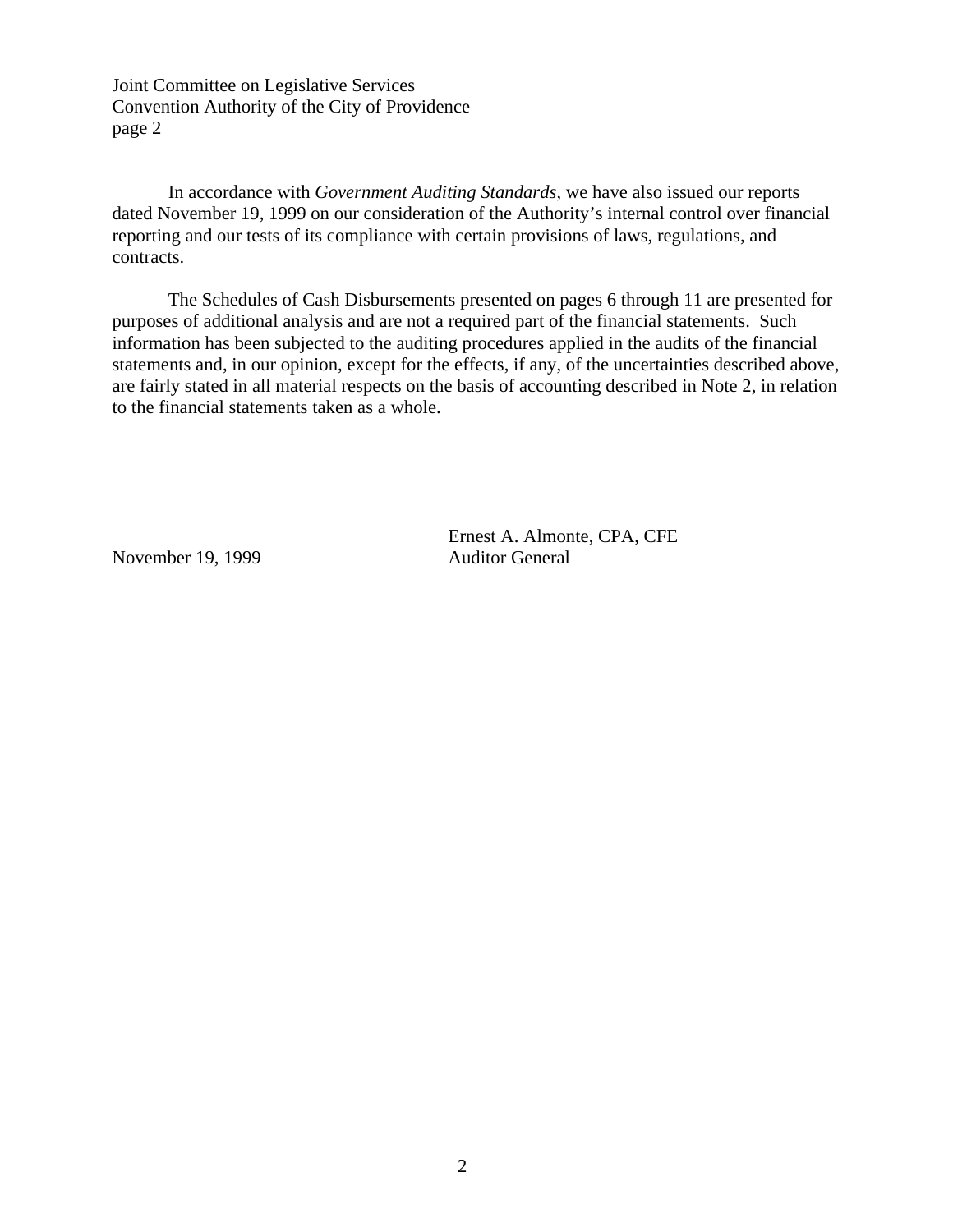# **CONVENTION AUTHORITY OF THE CITY OF PROVIDENCE**

Notes to Financial Statements

Fiscal Years Ended September 30, 1999, 1998, 1997, 1996, 1995 and 1994

### **Note 1: Organization**

The Convention Authority of the City of Providence (Authority) was authorized by state law (Chapter 84 of the Rhode Island Public Laws of 1980, as amended) for the purpose of promoting conventions and tourism in the City of Providence.

The Authority does not have employees or office space.

### **Note 2: Significant Accounting Policies**

The Authority prepares its financial statements on the basis of cash receipts and disbursements which is a comprehensive basis of accounting other than generally accepted accounting principles. This basis of accounting recognizes income and related assets when received, rather than when earned, and expenses when paid, rather than when the obligation is incurred.

### **Note 3: Hotel Tax**

The Authority is financed with a portion of the proceeds from the state hotel tax. State law (RIGL 44-18-36.1) provides for a 5% occupancy tax on hotel rooms in the state.

Prior to August 7, 1995, the hotel tax was collected by the City of Providence from Providence hotels and transferred to the Authority. The Authority was required to fund the Greater Providence Convention and Visitors Bureau (GPCVB) with one hundred percent of the first \$150,000 in revenues received from the City and a minimum of seventy-five percent of all funds received from the City in excess of \$150,000 per year. Any remaining funds were authorized to be retained by the Authority to promote conventions and tourism in the City of Providence.

Effective August 7, 1995, the Authority discontinued funding the GPCVB when a change in the law replaced the GPCVB with the Greater Providence/Warwick Convention and Visitors Bureau (PWCVB), which is financed by a dedicated portion of hotel tax proceeds.

Also, effective August 7, 1995, a change in the hotel tax law divided the state into tourism districts and provided for the distribution of tax proceeds by district. The Authority's authorized share of Providence district tax proceeds was 7.5% until January 1, 1999, and increased to 31% effective January 1, 1999. The state Division of Taxation has collected and distributed hotel tax proceeds since August 1995.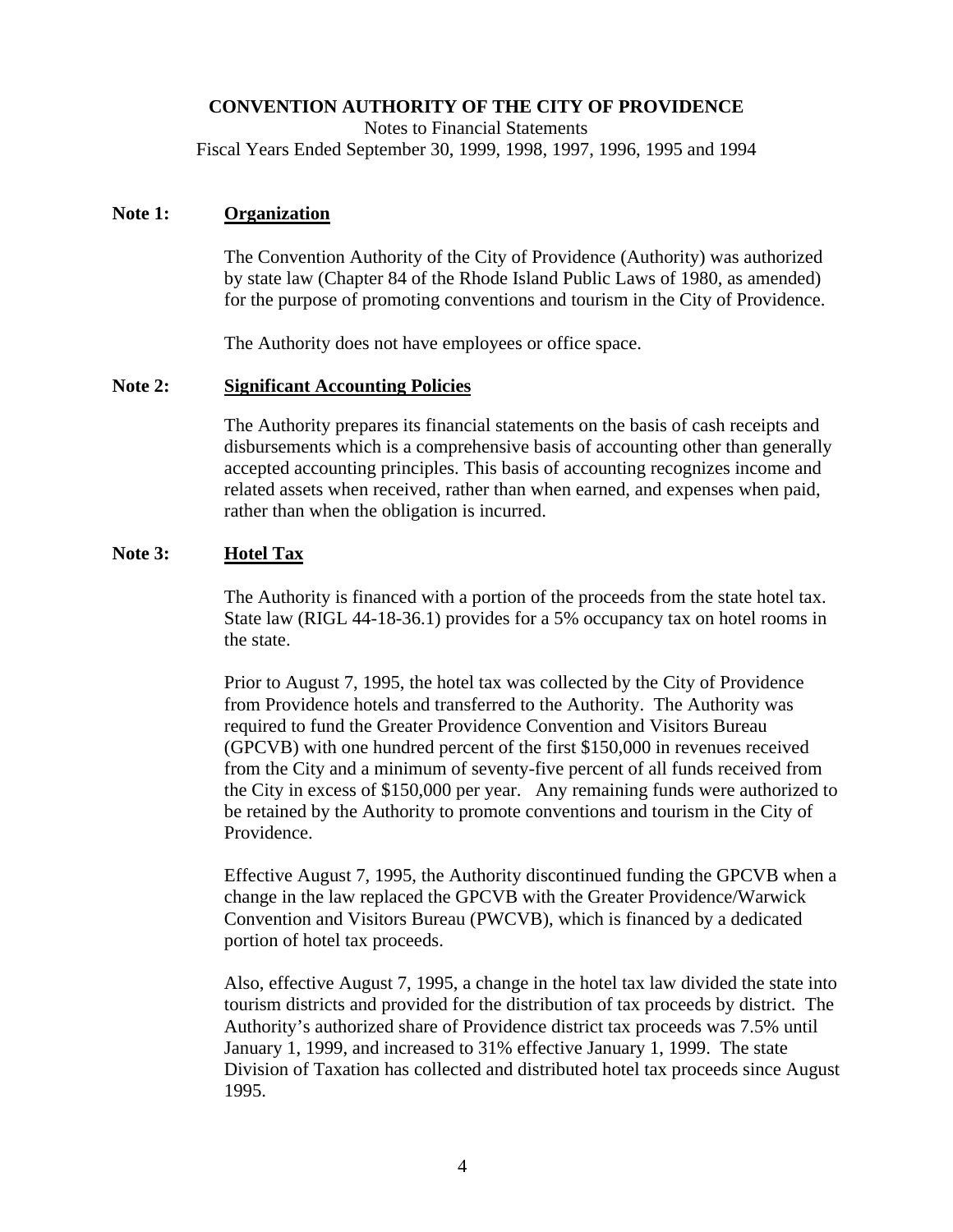### **CONVENTION AUTHORITY OF THE CITY OF PROVIDENCE**

Notes to Financial Statements

Fiscal Years Ended September 30, 1999, 1998, 1997, 1996, 1995 and 1994

#### **Note 4: Advance**

In fiscal 1999, the Authority issued a \$5,000 check as an advance to an Authority member for the cost of a reception to attract artists to Providence. Subsequently, the \$5,000 advance was refunded and deposited into the Authority's account during fiscal 1999.

#### **Note 5: Deposits**

The carrying amount of the Authority's cash deposits and the corresponding bank balance is shown in the table below for each fiscal year. The amount insured reflects the amount of federal depository insurance in effect for the Authority's accounts based on regulations applicable to public unit accounts. The remaining bank balance is uninsured and uncollateralized.

| Fiscal<br>Year | Carrying<br>Amount | <b>Bank</b><br><b>Balance</b> | Insured   | Uninsured and<br>Uncollateralized |
|----------------|--------------------|-------------------------------|-----------|-----------------------------------|
| 1999           | \$526,633          | \$526,633                     | \$200,000 | \$326,633                         |
| 1998           | 176,324            | 176,324                       | 100,000   | 76,324                            |
| 1997           | 111,660            | 111,660                       | 100,000   | 11,660                            |
| 1996           | 124,330            | 129,330                       | 100,000   | 29,330                            |
| 1995           | 116,836            | 116,836                       | 100,000   | 16,836                            |
| 1994           | 125,364            | 127,864                       | 100,000   | 27,864                            |
|                |                    |                               |           |                                   |

#### **Note 6 : Contingencies**

The Authority is subject to the Rhode Island Open Meetings Law (General Law section 42-46-2) but did not comply with certain procedural requirements of that law in scheduling and providing written public notice of its meetings. Disbursements of the Authority were authorized at each of these meetings, and at some of these meetings the Authority lacked a quorum. The effects, if any, on the financial statements for fiscal years 1994 through 1999 cannot be determined.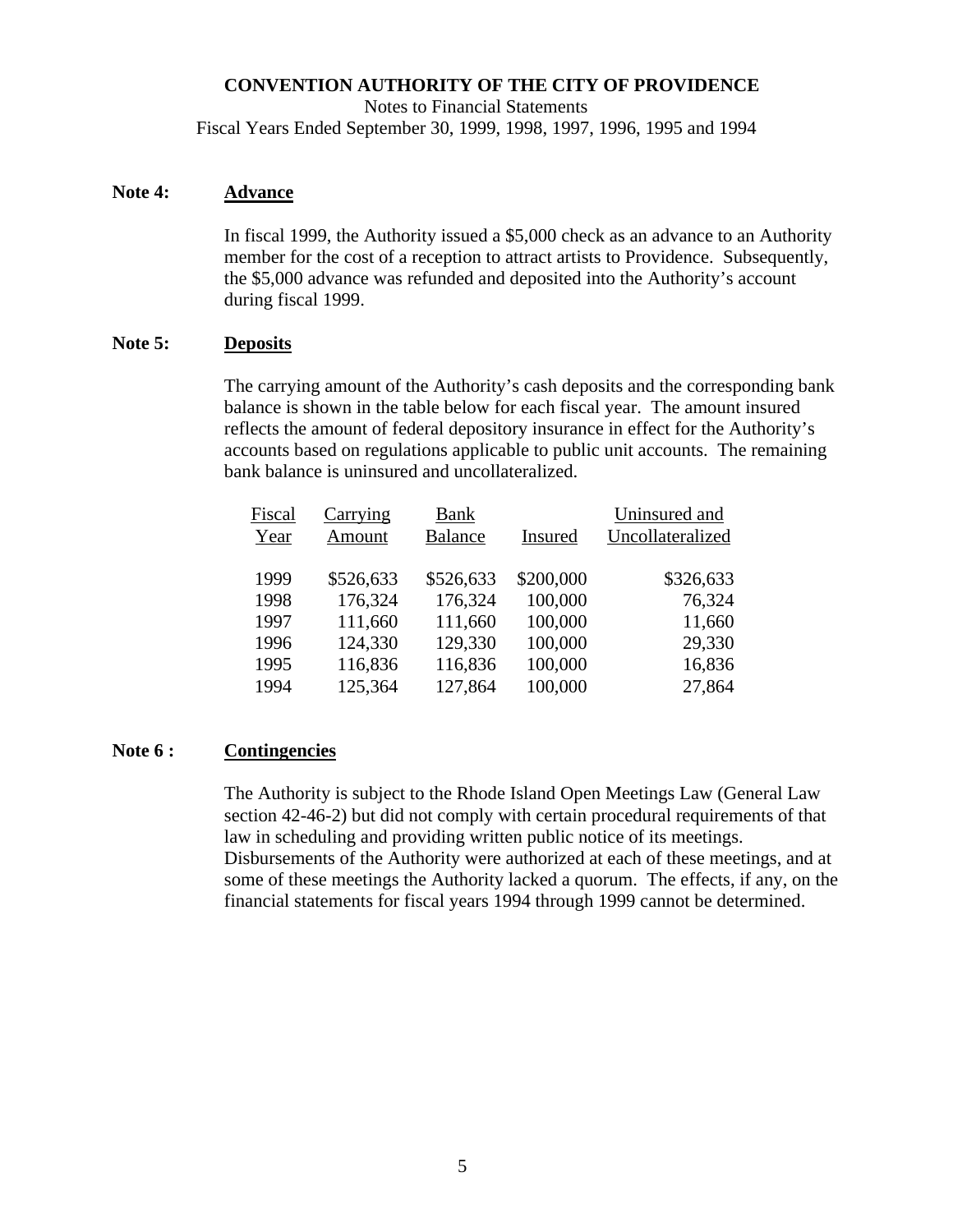|                                                   | Date     |              |                                                                                       |
|---------------------------------------------------|----------|--------------|---------------------------------------------------------------------------------------|
| Pavee                                             | Paid     | Amount       | Description                                                                           |
|                                                   |          |              |                                                                                       |
| Transfer of hotel tax proceeds to GPCVB:          |          |              |                                                                                       |
| Greater Providence Convention and Visitors Bureau | 10/21/93 | 29,048<br>S. | Transfer of hotel tax proceeds.                                                       |
| Greater Providence Convention and Visitors Bureau | 11/25/93 | 29,568       | Transfer of hotel tax proceeds.                                                       |
| Greater Providence Convention and Visitors Bureau | 12/20/93 | 32,266       | Transfer of hotel tax proceeds.                                                       |
| Greater Providence Convention and Visitors Bureau | 1/10/94  | 44,748       | Transfer of hotel tax proceeds.                                                       |
| Greater Providence Convention and Visitors Bureau | 3/10/94  | 49,460       | Transfer of hotel tax proceeds.                                                       |
| Greater Providence Convention and Visitors Bureau | 4/18/94  | 26,433       | Transfer of hotel tax proceeds.                                                       |
| Greater Providence Convention and Visitors Bureau | 5/6/94   | 28,259       | Transfer of hotel tax proceeds.                                                       |
| Greater Providence Convention and Visitors Bureau | 5/14/94  | 29,359       | Transfer of hotel tax proceeds.                                                       |
| Greater Providence Convention and Visitors Bureau | 6/21/94  | 26,027       | Transfer of hotel tax proceeds.                                                       |
| Greater Providence Convention and Visitors Bureau | 7/25/94  | 31,553       | Transfer of hotel tax proceeds.                                                       |
| Greater Providence Convention and Visitors Bureau | 9/23/94  | 30,989       | Transfer of hotel tax proceeds.                                                       |
|                                                   |          | 357,711      |                                                                                       |
| Grants:                                           |          |              |                                                                                       |
| City of Providence                                | 11/4/93  | 10,000       | To reimburse City for unanticipated expenses incurred by Association of Retarded      |
|                                                   |          |              | Citizens convention because RI Convention Center facilities did not open on time.     |
| <b>First Night</b>                                | 12/9/93  | 15,000       | Co-sponsorship of First Night January 1994.                                           |
| US Figure Skating Championships 1995              | 1/14/94  | 15.000       | To promote event.                                                                     |
| Greater Providence Convention and Visitors Bureau | 2/10/94  |              |                                                                                       |
|                                                   |          | 27,000       | Total of \$27,000 includes \$15,000 to fund 6 pages in Providence Meeting             |
|                                                   |          |              | and Destination Guide published by GPCVB, \$2,000 for Senior Olympics,                |
|                                                   |          |              | and \$10,000 grant for personnel at new visitors center.                              |
| Providence Performing Arts Center                 | 3/25/94  | 25,000       | First of 4 annual payments on \$100,000 pledge for capital campaign to enlarge stage. |
| Providence Foundation                             | 4/18/94  | 1.000        | To prepare formal presentation to funding sources for Cultural Banner Trail.          |
| <b>NHD</b>                                        | 6/30/94  | 1,952        | Brooms and rakes for downtown Providence clean-up (City Year).                        |
| Greater Providence Convention and Visitors Bureau | 7/25/94  | 5.000        | Mayor's Economic Profile brochure (\$2,500) and Hotel Direct Mail pieces (\$2,500).   |
| Providence Civic Center                           | 7/25/94  | 2,500        | Subsidy for certain Providence Civic Center expenses of Jehovah Witness convention.   |
| Providence Waterfront Festival                    | 9/26/94  | 2.500        | Co-sponsorship of Providence Waterfront Festival.                                     |
|                                                   |          | 104.952      |                                                                                       |
| <b>Grand Total</b>                                |          | \$462,663    |                                                                                       |
|                                                   |          |              |                                                                                       |

 $\equiv$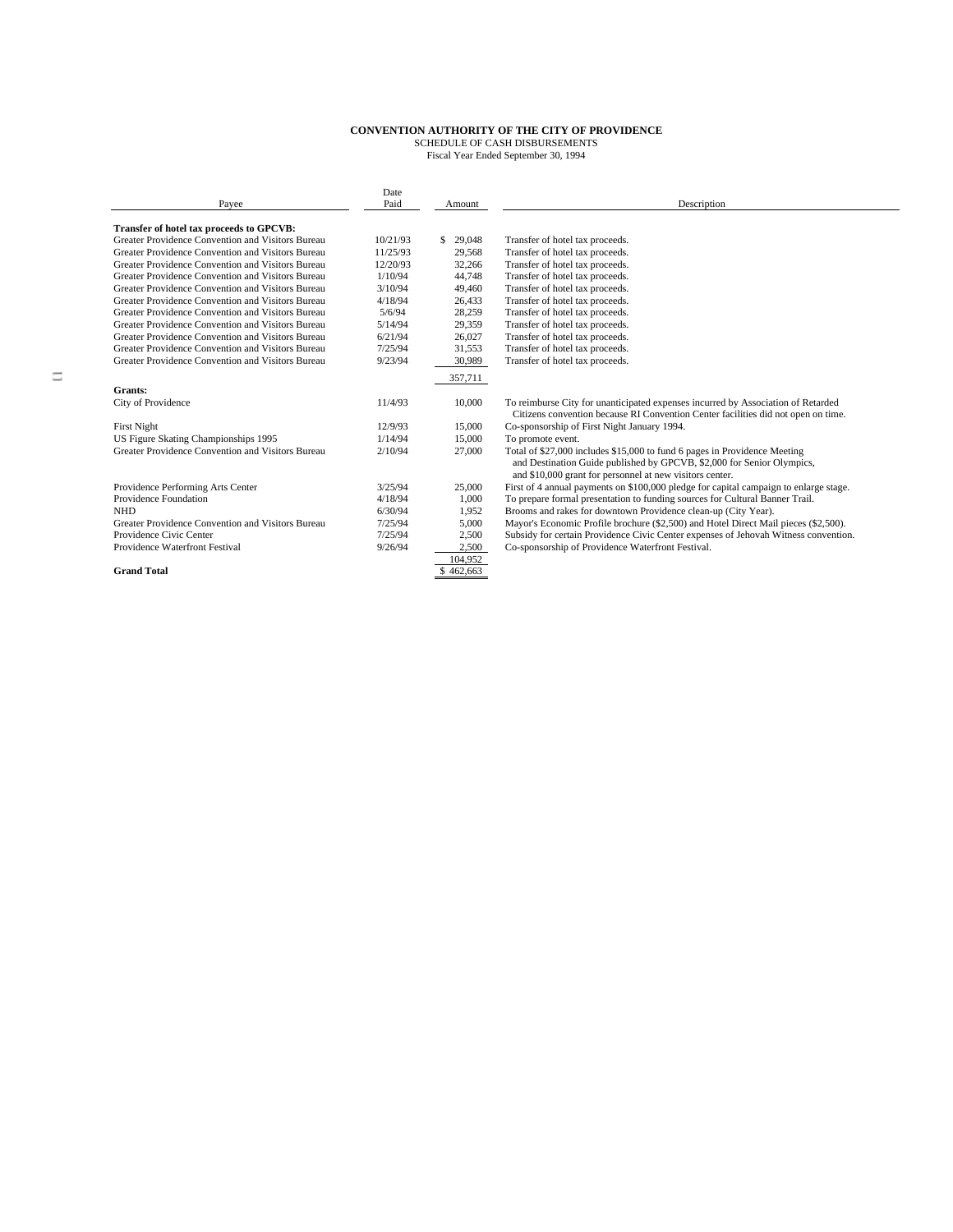|                                                    | Date     |               |         |                                                                                                                         |
|----------------------------------------------------|----------|---------------|---------|-------------------------------------------------------------------------------------------------------------------------|
| Pavee                                              | Paid     |               | Amount  | Description                                                                                                             |
| Transfer of hotel tax proceeds to GPCVB:           |          |               |         |                                                                                                                         |
| Greater Providence Convention and Visitors Bureau  | 10/17/94 | $\mathcal{S}$ | 34,855  | Transfer of hotel tax proceeds.                                                                                         |
| Greater Providence Convention and Visitors Bureau  | 11/09/94 |               | 30,151  | Transfer of hotel tax proceeds.                                                                                         |
| Greater Providence Convention and Visitors Bureau  | 12/28/94 |               | 81.207  | Transfer of hotel tax proceeds.                                                                                         |
| Greater Providence Convention and Visitors Bureau  | 02/14/95 |               | 43.253  | Transfer of hotel tax proceeds.                                                                                         |
| Greater Providence Convention and Visitors Bureau  | 03/24/95 |               | 26.849  | Transfer of hotel tax proceeds.                                                                                         |
| Greater Providence Convention and Visitors Bureau  | 05/04/95 |               | 33,999  | Transfer of hotel tax proceeds.                                                                                         |
| Greater Providence Convention and Visitors Bureau  | 05/31/99 |               | 67,267  | Transfer of hotel tax proceeds.                                                                                         |
| Greater Providence Convention and Visitors Bureau  | 07/06/95 |               | 33,142  | Transfer of hotel tax proceeds.                                                                                         |
| Greater Providence Convention and Visitors Bureau  | 08/22/95 |               | 48.299  | Transfer of hotel tax proceeds.                                                                                         |
| Greater Providence Convention and Visitors Bureau  | 09/06/95 |               | 52.824  | Transfer of hotel tax proceeds.                                                                                         |
|                                                    |          |               | 451.846 |                                                                                                                         |
| Grants:                                            |          |               |         |                                                                                                                         |
| American Mathematical Society                      | 10/17/94 |               | 9,750   | Luncheon hosted by City of Providence at Council of Engineering and Scientific Society Executives (CESSE)               |
|                                                    |          |               |         | in Seattle. CESSE policy is next year's host city pays for current year luncheon. First payment of a total of \$19,500. |
| First Night 1995                                   | 10/20/94 |               | 10,000  | Co-sponsor of First Night January 1995.                                                                                 |
| RI Council of the Arts                             | 10/24/94 |               | 2.000   | Co-sponsorship of 1994 National Assembly of state Arts Agencies brunch in Omaha,                                        |
|                                                    |          |               |         | Nebraska. Marketing effort to help NASAA select Providence for its 1995 conference.                                     |
| Providence Armenian Youth Olympic Committee        | 10/24/94 |               | 3,000   | Shuttle between hotels and convention center for Armenian Youth Olympics, September '94.                                |
| Roger William's Park                               | 12/28/94 |               | 15,000  | 1994 Dinosaur exhibit.                                                                                                  |
| Greater Providence Convention and Visitors Bureau  | 03/07/95 |               | 4.000   | Grant to Civic Center for signs and banners for 1995 figure skating event in Providence.                                |
| <b>Catering Collaborative</b>                      | 03/29/95 |               | 2.789   | Caterer - expenses of reception after final event of 1995 US Figure Skating Championships held in Providence.           |
| J. Worsley                                         | 03/29/95 |               | 400     | Music - expenses of reception after final event of 1995 US Figure Skating Championships held in Providence.             |
| Capriccio's                                        | 03/29/95 |               | 50      | Limousine - expenses of reception after final event of 1995 US Figure Skating Championships held in Providence.         |
| <b>Frey Flowers</b>                                | 03/29/95 |               | 50      | Flowers - expenses of reception after final event of 1995 US Figure Skating Championships held in Providence.           |
| Haxton's Branch Ave. Liquors                       | 03/29/95 |               | 1.516   | Liquor - expenses of reception after final event of 1995 US Figure Skating Championships held in Providence.            |
| Tommy's Pizza                                      | 03/29/95 |               | 43      | Food - expenses of reception after final event of 1995 US Figure Skating Championships held in Providence.              |
| Providence Foundation                              | 06/26/95 |               | 15,000  | Providence banner trail to showcase historical points of interest.                                                      |
| American Mathematical Society                      | 06/26/95 |               | 9.750   | Second of 2 payments for luncheon at CESSE 95 convention, Seattle.                                                      |
| Pro Cap                                            | 06/26/95 |               | 1,500   | To employ one person on City anti-graffiti program staff until end of City fiscal year.                                 |
| ColorLAB                                           | 08/02/95 |               | 1.548   | Cost to reproduce Green Airport display in smaller size for RI Convention Center.                                       |
| Providence Civic Center                            | 09/06/95 |               | 2.500   | Subsidy for certain Providence Civic Center expenses of Jehovah Witness Convention.                                     |
| Providence Performing Arts Center Capital Campaign | 09/06/95 |               | 25,000  | Second installment of \$100,000 pledge to enlarge PPAC stage.                                                           |
| Greater Providence Convention and Visitors Bureau  | 09/25/95 |               | 8,000   | To pay portion of bill for legal services provided by CVB attorney for work on legislation.                             |
|                                                    |          |               | 111,896 |                                                                                                                         |
| <b>Grand Total</b>                                 |          |               | 563,741 |                                                                                                                         |
|                                                    |          |               |         |                                                                                                                         |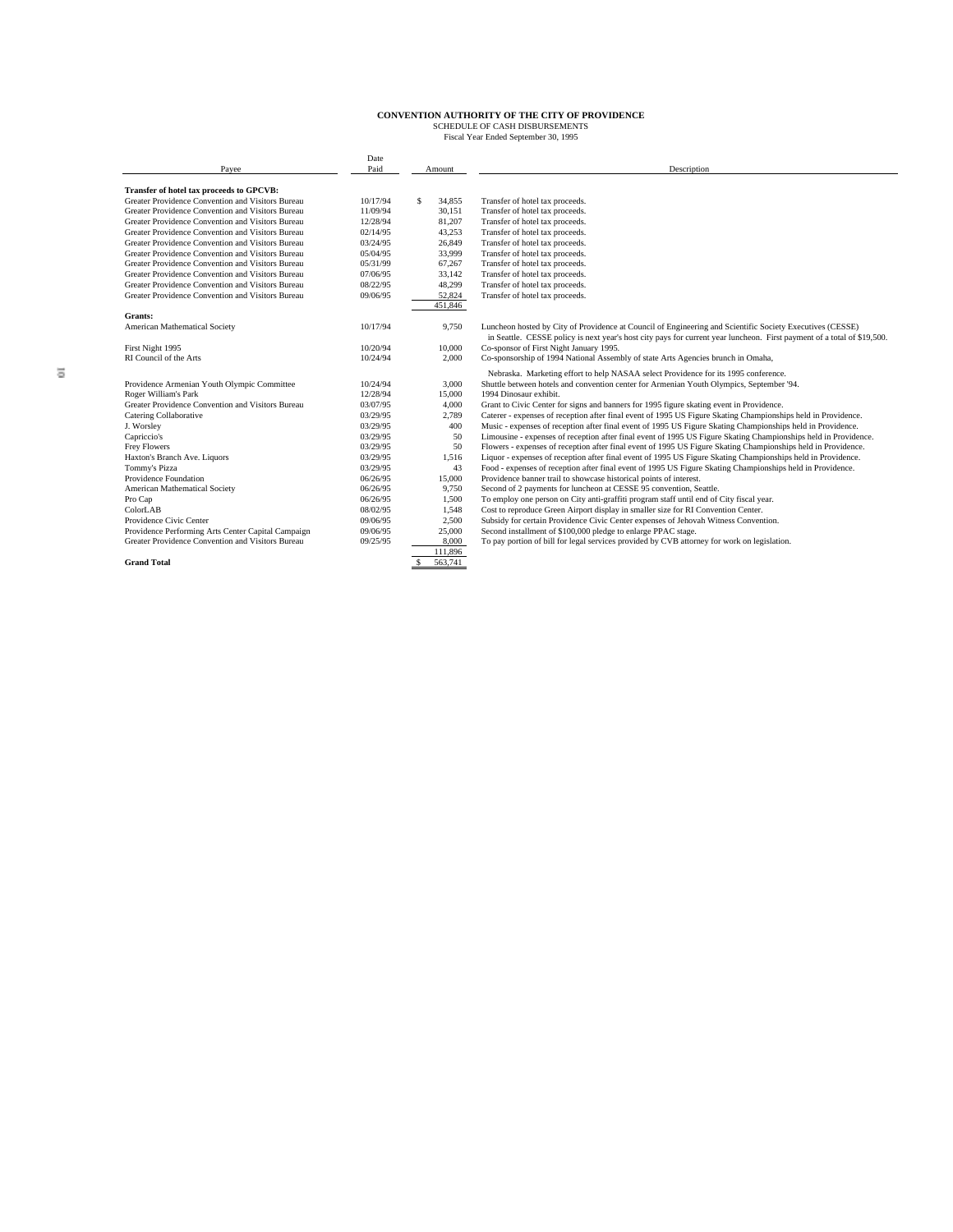|                                                   | Date<br>Paid |              | Description                                                                                                                         |
|---------------------------------------------------|--------------|--------------|-------------------------------------------------------------------------------------------------------------------------------------|
| Payee                                             |              | Amount       |                                                                                                                                     |
| <b>Transfer of Tax Proceeds to GPCVB:</b>         |              |              |                                                                                                                                     |
| Greater Providence Convention and Visitors Bureau | 10/23/95     | 43.360<br>S. | Transfer of Hotel tax proceeds.                                                                                                     |
| Greater Providence Convention and Visitors Bureau | 11/06/95     | 22,199       | Transfer of Hotel tax proceeds.                                                                                                     |
|                                                   |              | 65,560       |                                                                                                                                     |
| Grants:                                           |              |              |                                                                                                                                     |
| Greater Providence Convention and Visitors Bureau | 10/23/95     | 15,000       | Hotel advertisements in RI Meeting Planners Guide.                                                                                  |
| Providence Warwick Convention and Visitors Bureau | 10/23/95     | 4.616        | New computer for PWCVB.                                                                                                             |
| Federal Hill Commerce Association                 | 12/07/95     | 1,050        | Matching grant for banner trail on Atwells Ave.                                                                                     |
| Providence College                                | 12/08/95     | 10,000       | Promotion of NCAA Hockey Tournament held 3/30/95 to 4/1/95.                                                                         |
| <b>US Figure Skating</b>                          | 12/13/95     | 15,000       | First installment of \$30,000 grant authorized to assist US Figure Skating Event held<br>in Providence.                             |
| Providence Warwick Convention and Visitors Bureau | 02/05/96     | 5.000        | Transportation provided by RI Connections for US Youth Soccer Assoc.<br>annual convention in Feb. 1996. Arrangements made by PWCVB. |
| Providence Marriott                               | 06/05/96     | 400          | Van rental for US Youth Soccer Association event, February '96.                                                                     |
| RI Connection                                     | 06/05/96     | 1.250        | Shuttle for US Youth Soccer Association event, February '96.                                                                        |
| Providence Warwick Convention and Visitors Bureau | 06/05/96     | 5.500        | PWCVB marketing efforts for Extreme Games.                                                                                          |
| Veterans Memorial Auditorium                      | 06/05/96     | 1.500        | Design drawings and specifications for coming attractions marquee for Auditorium.                                                   |
| Council of Engineering and Scientific Society     |              |              |                                                                                                                                     |
| Executives (CESSE)                                | 07/10/96     | 5.050        | Opening reception for CESSE 96 conference held in Providence in July 1996.                                                          |
| Providence Waterfront Festival, Inc.              | 07/10/96     | 12.500       | Fire sculptures in Providence River.                                                                                                |
| Providence Civic Center                           | 05/08/96     | 2.500        | Subsidy for certain Providence Civic Center expenses of Jehovah Witness Convention.                                                 |
| City of Providence - Film Commission Account      | 09/06/96     | 5.000        | Printing costs for marketing piece developed by Providence Film Commission.                                                         |
|                                                   |              | 84,366       |                                                                                                                                     |
| Other:                                            |              |              |                                                                                                                                     |
| Providence Marriott                               | 12/13/95     | 2.500        | Reception for out-going president of PWCVB.                                                                                         |
|                                                   |              | 2.500        |                                                                                                                                     |
| <b>Grand Total</b>                                |              | \$152,426    |                                                                                                                                     |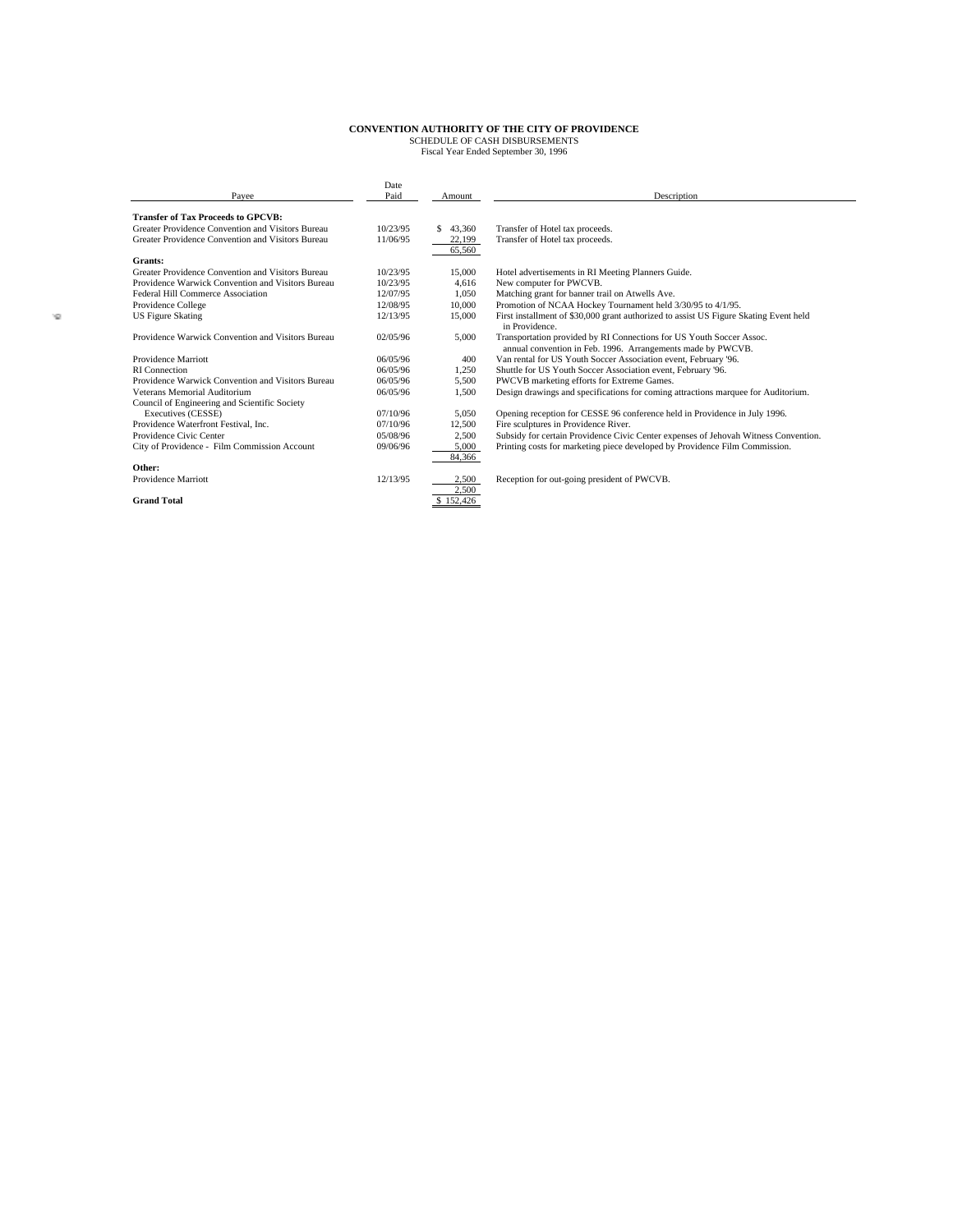| Payee                                             | Date<br>Paid | Amount   | Description                                                                                                                                |  |  |  |  |  |  |
|---------------------------------------------------|--------------|----------|--------------------------------------------------------------------------------------------------------------------------------------------|--|--|--|--|--|--|
| Grants:                                           |              |          |                                                                                                                                            |  |  |  |  |  |  |
| Providence College                                | 10/09/96     | \$10,000 | Grant for banners, buttons, and transportation for March '96 NCAA basketball tournament.                                                   |  |  |  |  |  |  |
| <b>RI</b> Connections                             | 12/03/96     | 10,000   | Transportation for Women's Aglow Fellowship Convention.                                                                                    |  |  |  |  |  |  |
| 1995 US Figure Skating Championships              | 12/12/96     | 15,000   | Final installment of \$30,000 grant to assist 1996 US Figure Skating Association event<br>held in Providence.                              |  |  |  |  |  |  |
| Providence Performing Arts Center                 | 12/27/96     | 25,000   | Third installment of \$100,000 pledge to enlarge PPAC stage.                                                                               |  |  |  |  |  |  |
| Providence/Warwick Convention and Visitors Bureau | 04/02/97     | 10,000   | Co-sponsorship of PWCVB Destination Providence marketing campaign.                                                                         |  |  |  |  |  |  |
| Branch Ave. Liquors, Inc.                         | 05/05/97     | 779      | Liquor for New England Patriots football team rally.                                                                                       |  |  |  |  |  |  |
| Vincent A. Cianci, Jr.                            | 05/08/97     | 1.771    | Reimbursement for plane trip to Los Angeles on behalf of RI Film Commission<br>to promote Providence as a viable site for film production. |  |  |  |  |  |  |
| Providence Warwick Convention and Visitors Bureau | 06/20/97     | 16,000   | Ads for Providence hotels in Rhode Island Meeting and Destination Guide.                                                                   |  |  |  |  |  |  |
| Providence Film Commission                        | 08/02/97     | 10,000   | First installment of annual commitment of \$10,000 per year to attract film production<br>to Providence.                                   |  |  |  |  |  |  |
| <b>Grand Total</b>                                |              | 98.550   |                                                                                                                                            |  |  |  |  |  |  |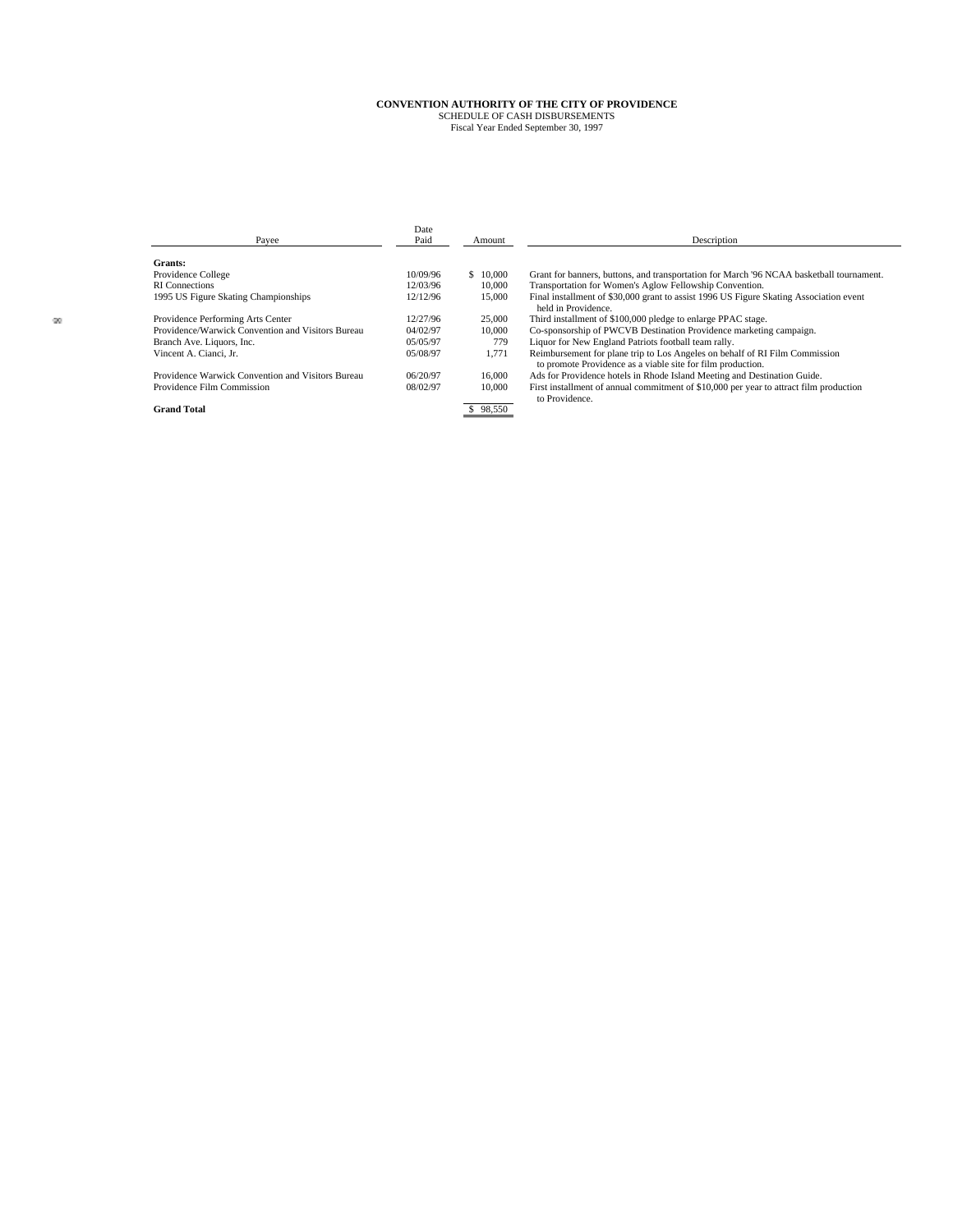| Payee                                             | Date<br>Paid | Amount    | Description                                                                          |
|---------------------------------------------------|--------------|-----------|--------------------------------------------------------------------------------------|
| Grants:                                           |              |           |                                                                                      |
| ABC Advertising - Economic Profile                | 12/17/97     | \$2,500   | Ad for hotels in Economic Resource Profile Guide magazine.                           |
| Providence Performing Arts Center                 | 12/21/97     | 25,000    | Final installment of \$100,000 pledge to enlarge PPAC stage.                         |
| Providence Warwick Convention and Visitors Bureau | 02/18/98     | 1,500     | PWCVB cost to rent booth at 1997 World Travel Market in London, UK.                  |
| Academic Decathlon of RI                          | 04/01/98     | 2,500     | Funding to help support US Academic Decathlon held in Providence April 1998.         |
| <b>RI Ethics Commission</b>                       | 04/29/98     | 2,000     | To reimburse the Commission for marketing efforts to attract Council on Governmental |
|                                                   |              |           | Ethics Laws to Providence.                                                           |
| Providence Warwick Convention and Visitors Bureau | 04/29/98     | 1,520     | Authority's share of PWCVB Destination Providence marketing campaign.                |
|                                                   |              | 35,020    |                                                                                      |
| Operating:                                        |              |           |                                                                                      |
| Peabody and Brown                                 | 12/17/97     | 250       | Legal services.                                                                      |
| Lefkowitz, Garfinkel, Champi and DeRienzo         | 09/26/98     | 750       | Professional services - compilation of Authority's financial statements.             |
|                                                   |              | 1,000     |                                                                                      |
| Other:                                            |              |           |                                                                                      |
| Emblem and Badge                                  | 02/19/98     | 65        | Gift to outgoing Authority member.                                                   |
| <b>Grand Total</b>                                |              | \$ 36,085 |                                                                                      |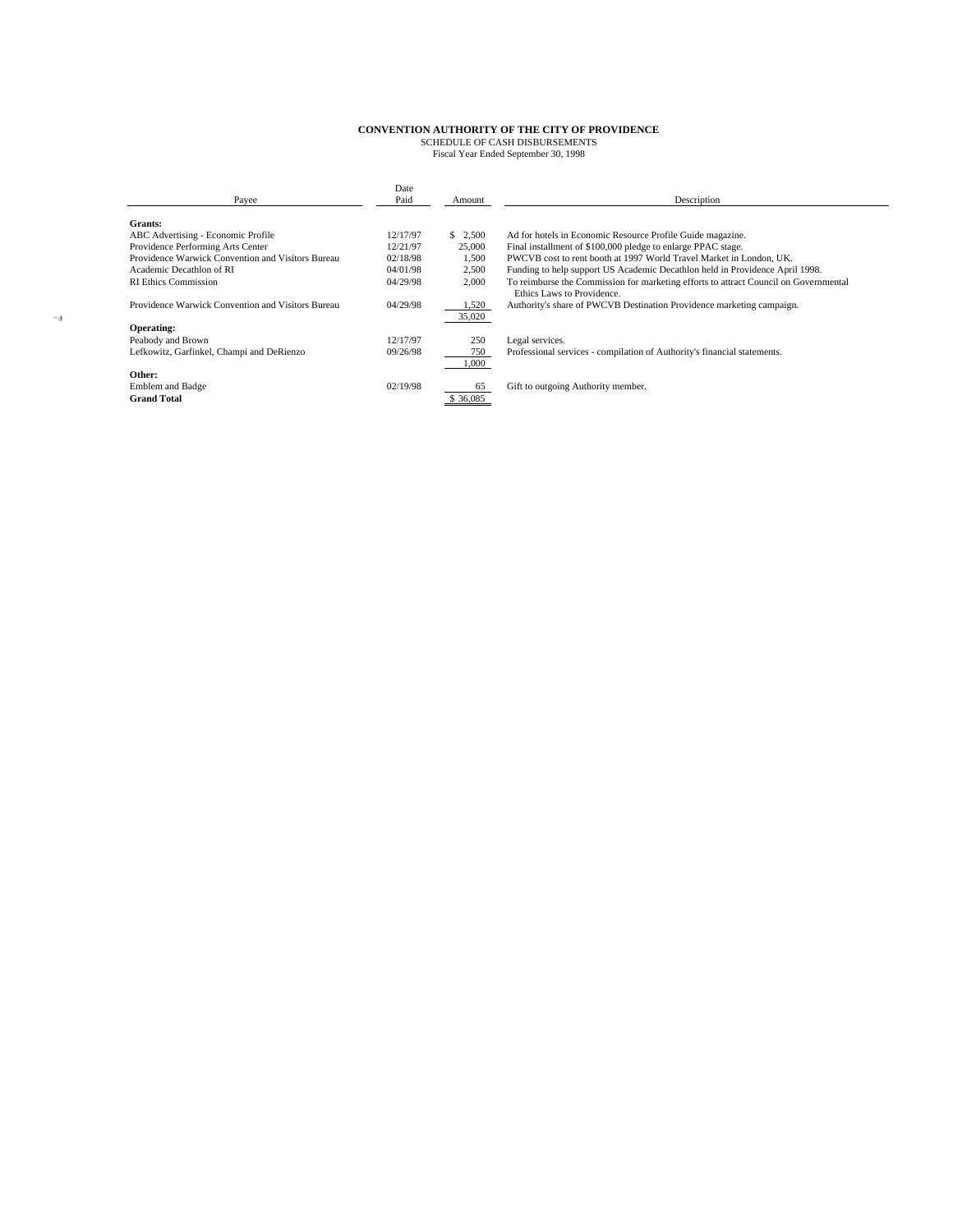| Payee                                             | Date<br>Paid | Amount           | Description                                                                                                                          |
|---------------------------------------------------|--------------|------------------|--------------------------------------------------------------------------------------------------------------------------------------|
| Grants:                                           |              |                  |                                                                                                                                      |
| Artin Coloian                                     | 11/13/98     | \$5,000          | Advance for reception in Florence, Italy to attract artisans to Providence.                                                          |
| Smith Hill Center                                 | 11/19/98     | 1,500            | Christmas decorations for Shepard's building.                                                                                        |
| Greater Providence Chamber of Commerce            | 12/11/98     | 2,147            | Reimbursement of marketing expenses for Destination Providence Expo '98 booth.                                                       |
| Providence Film Commission                        | 01/21/99     | 10,000           | To support the Commission's efforts to attract film production to Providence.                                                        |
| <b>RI Ethics Commission</b>                       | 05/28/99     | 2,400            | To reimburse the Commission for marketing efforts to attract Council on Governmental<br>Ethics Laws conference to Providence.        |
| America House                                     | 05/28/99     | 16,400           | Ads for Providence hotels in "Providence/Newport Meetings and Conventions" magazine.                                                 |
| Providence/Warwick Convention and Visitors Bureau | 05/28/99     | 1.094            | Cost to ship booth from Providence to Los Angeles and return. Part<br>of joint marketing effort with RI Convention Center Authority. |
| Providence Film Commission                        | 05/28/99     | 6,400            | Los Angeles mission to attract film production to Providence.                                                                        |
| Renaissance 2000                                  | 06/09/99     | 50,000<br>94,942 | Co-sponsorship of Renaissance 2000 project "Splendor of Florence".                                                                   |
| Operating:                                        |              |                  |                                                                                                                                      |
| Bank service charge                               |              | 19               | Check order                                                                                                                          |
| Providence Journal Co.                            | 08/07/99     | 632              | Classified ads for new staff positions: Executive Director and assistant.                                                            |
|                                                   |              | 651              |                                                                                                                                      |
| <b>Grand Total</b>                                |              | \$95,593         |                                                                                                                                      |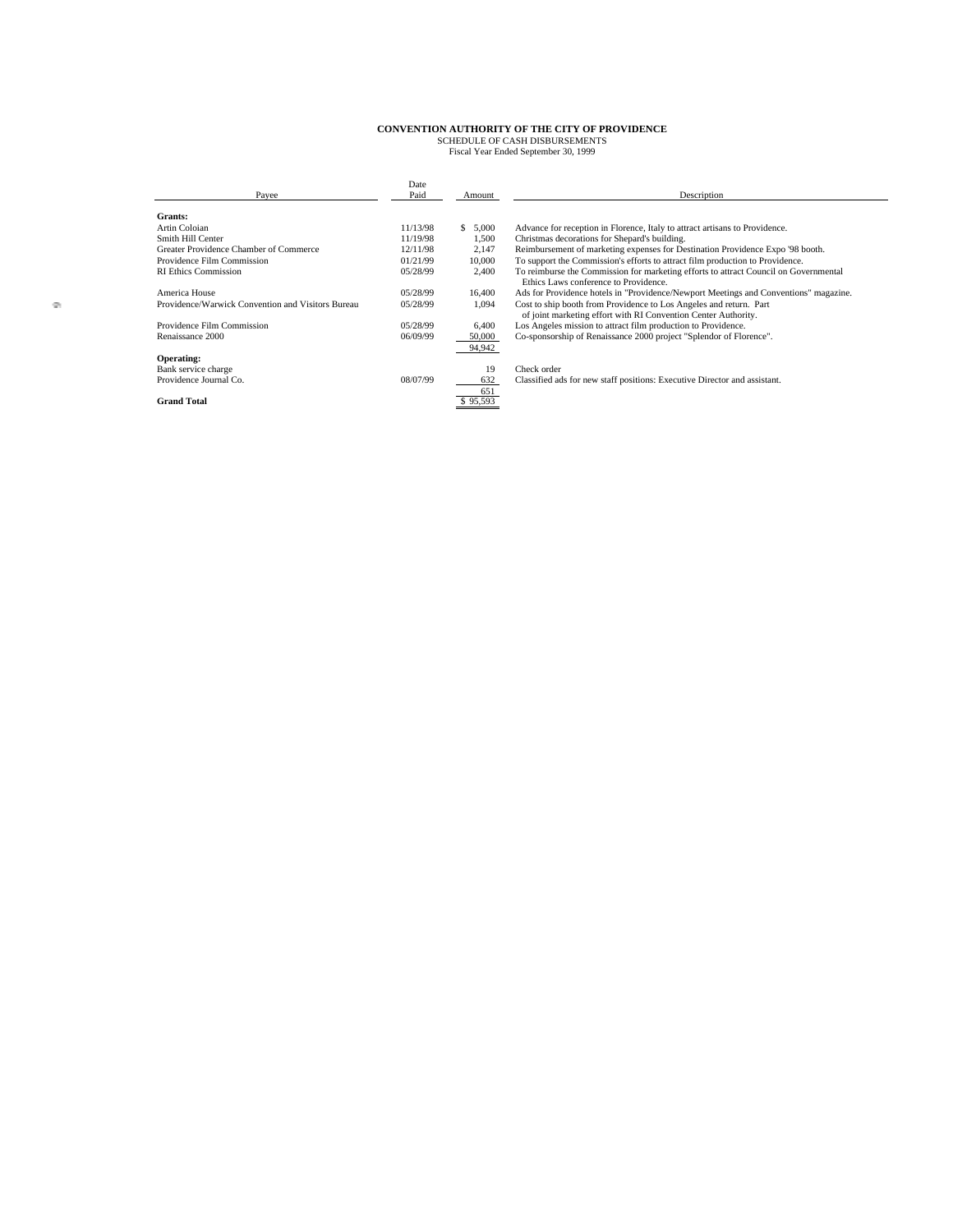#### **CONVENTION AUTHORITY OF THE CITY OF PROVIDENCE**

STATEMENTS OF CASH RECEIPTS AND DISBURSEMENTS Fiscal Years Ended September 30, 1999, 1998, 1997, 1996, 1995 and 1994

|                                      |    | 1999    | 1998 |         | 1997 |          | 1996 |         | 1995 |         | 1994 |          |
|--------------------------------------|----|---------|------|---------|------|----------|------|---------|------|---------|------|----------|
| <b>RECEIPTS:</b>                     |    |         |      |         |      |          |      |         |      |         |      |          |
| Hotel Tax (Note 3)                   | S. | 437,847 | S.   | 99,017  | S    | 84,155   | S.   | 157,259 | S    | 552,445 | S.   | 428,034  |
| Return of Advance (Note 4)           |    | 5,000   |      |         |      |          |      |         |      |         |      |          |
| Interest                             |    | 3,054   |      | 1,731   |      | 1,726    |      | 2,661   |      | 2,769   |      | 2,932    |
| <b>Total Receipts</b>                |    | 445,901 |      | 100,749 |      | 85,880   |      | 159,920 |      | 555,214 |      | 430,966  |
| <b>DISBURSEMENTS:</b>                |    |         |      |         |      |          |      |         |      |         |      |          |
| <b>Greater Providence Convention</b> |    |         |      |         |      |          |      |         |      |         |      |          |
| and Visitors Bureau (Note 3)         |    |         |      |         |      |          |      | 65,560  |      | 451,846 |      | 357,711  |
| Grants                               |    | 94,942  |      | 35,020  |      | 98,550   |      | 84,366  |      | 111,896 |      | 104,952  |
| Operating                            |    | 651     |      | 1,000   |      |          |      |         |      |         |      |          |
| Other                                |    |         |      | 65      |      |          |      | 2,500   |      |         |      |          |
| <b>Total Disbursements</b>           |    | 95,593  |      | 36,085  |      | 98,550   |      | 152,426 |      | 563,741 |      | 462,663  |
| NET INCREASE (DECREASE) IN CASH      |    | 350,309 |      | 64,664  |      | (12,670) |      | 7,494   |      | (8,528) |      | (31,697) |
| CASH, OCTOBER 1                      |    | 176,324 |      | 111,660 |      | 124,330  |      | 116,836 |      | 125,364 |      | 157,061  |
| CASH, SEPTEMBER 30 (Note 5)          |    | 526,632 |      | 176,324 |      | 111,660  |      | 124,330 |      | 116,836 |      | 125,364  |

The accompanying notes are an integral part of these statements.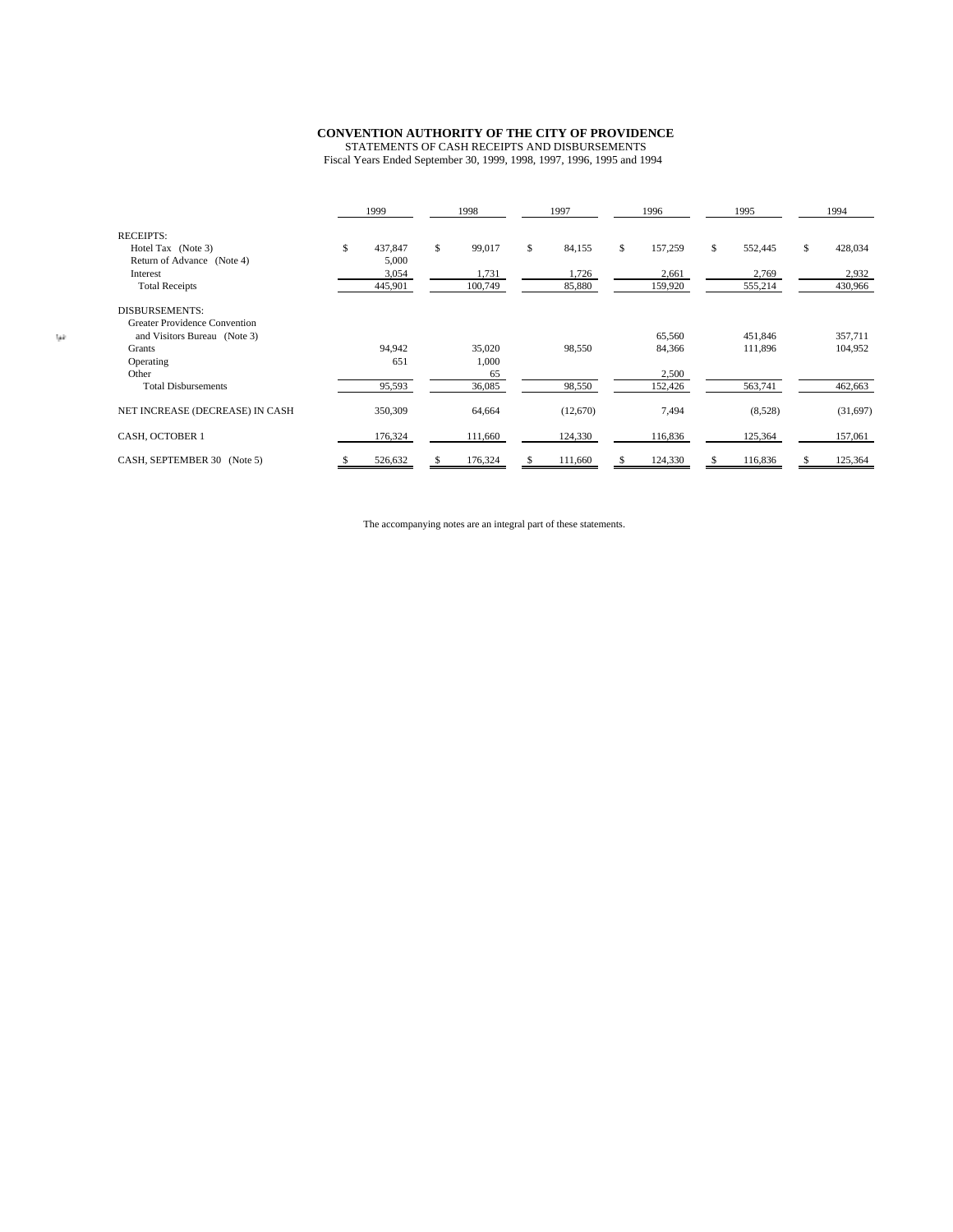#### REPORTS ON COMPLIANCE AND ON INTERNAL CONTROL OVER FINANCIAL REPORTING BASED ON AN AUDIT OF FINANCIAL STATEMENTS PERFORMED IN ACCORDANCE WITH GOVERNMENT AUDITING STANDARDS

### JOINT COMMITTEE ON LEGISLATIVE SERVICES, GENERAL ASSEMBLY STATE OF RHODE ISLAND AND PROVIDENCE PLANTATIONS:

#### CONVENTION AUTHORITY OF THE CITY OF PROVIDENCE:

We have audited the Statements of Cash Receipts and Disbursements of the Convention Authority of the City of Providence for the fiscal years ended September 30, 1999, 1998, 1997, 1996, 1995 and 1994 and have issued our reports thereon dated November 19, 1999. The Authority's financial statements were prepared on the basis of cash receipts and disbursements which is a comprehensive basis of accounting other than generally accepted accounting principles. Our reports on the financial statements were qualified due to uncertainties relating to the Authority's noncompliance with the Rhode Island Open Meetings Act and the lack of a quorum at certain meetings where disbursements were authorized. We conducted our audits in accordance with generally accepted auditing standards and the standards applicable to financial audits contained in *Government Auditing Standards,* issued by the Comptroller General of the United States.

#### **Compliance**

As part of obtaining reasonable assurance about whether the Convention Authority of the City of Providence's financial statements are free of material misstatement, we performed tests of its compliance with certain provisions of laws, regulations, and contracts, noncompliance with which could have a direct and material effect on the determination of financial statement amounts. However, providing an opinion on compliance with those provisions was not an objective of our audit, and accordingly, we do not express such an opinion. The results of our tests disclosed instances of noncompliance that are required to be reported under *Government Auditing Standards* and which are described in the accompanying findings and recommendation section of this report as findings 2 and 3.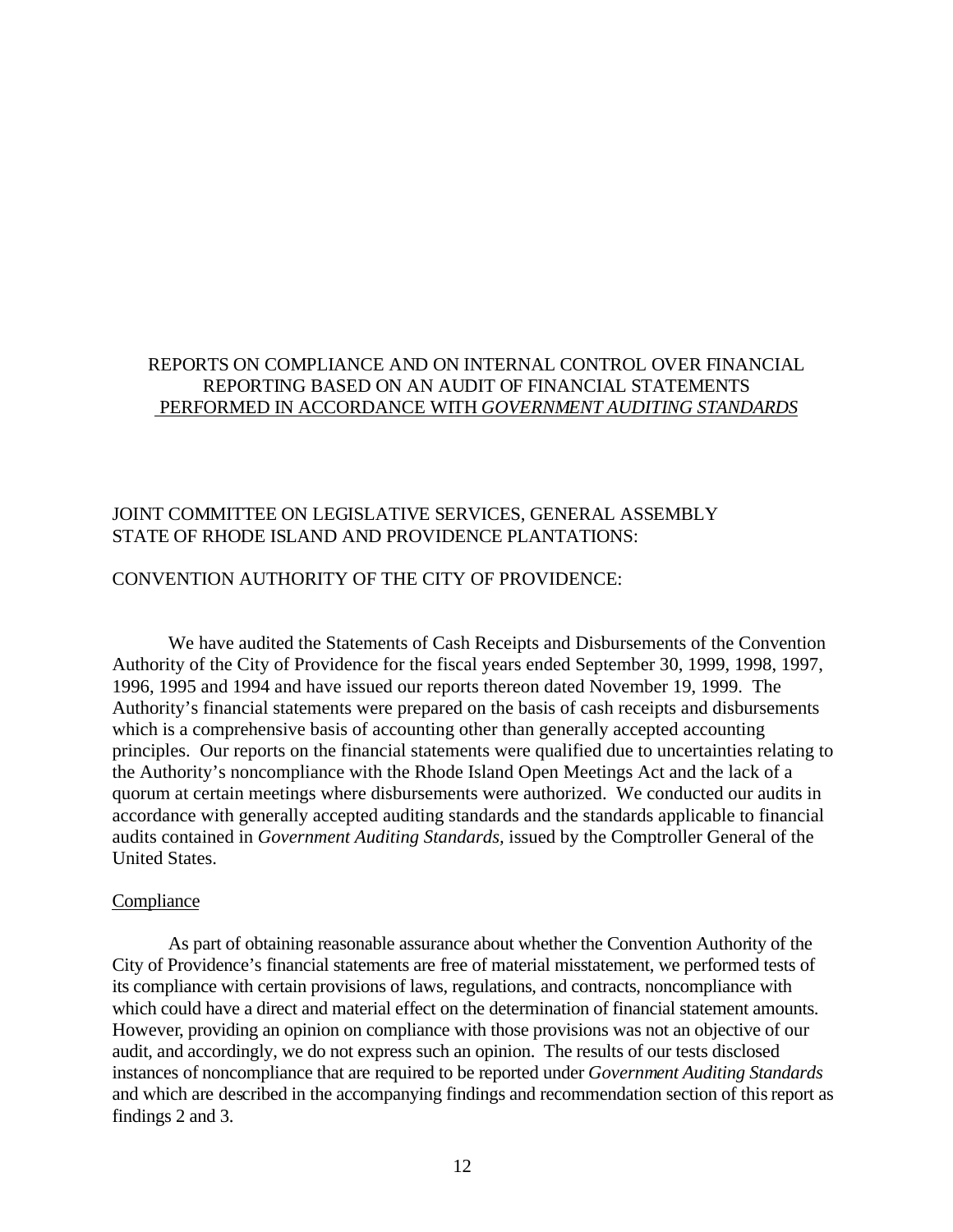Joint Committee on Legislative Services Convention Authority of the City of Providence page 2

#### Internal Control Over Financial Reporting

In planning and performing our audits, we considered the Convention Authority of the City of Providence's internal control over financial reporting in order to determine our auditing procedures for the purpose of expressing our opinion on the financial statements and not to provide assurance on the internal control over financial reporting. However, we noted certain matters involving the internal control over financial reporting and its operation that we consider to be reportable conditions. Reportable conditions involve matters coming to our attention relating to significant deficiencies in the design or operation of the internal control over financial reporting that, in our judgment, could adversely affect the Authority's ability to record, process, summarize, and report financial data consistent with the assertions of management in the financial statements. We consider finding 1 included in the findings and recommendation section of this report to be a reportable condition.

A material weakness is a condition in which the design or operation of one or more of the internal control components does not reduce to a relatively low level the risk that misstatements in amounts that would be material in relation to the financial statements being audited may occur and not be detected within a timely period by employees in the normal course of performing their assigned functions. Our consideration of the internal control over financial reporting would not necessarily disclose all matters in the internal control that might be reportable conditions and, accordingly, would not necessarily disclose all reportable conditions that are also considered to be material weaknesses. However, we consider the reportable condition described above to be a material weakness.

 This report is intended solely for the information and use of the Convention Authority of the City of Providence and its management and the Joint Committee on Legislative Services, General Assembly, State of Rhode Island, and is not intended to be and should not be used by anyone other than these specified parties.

November 19, 1999 Auditor General

Ernest A. Almonte, CPA, CFE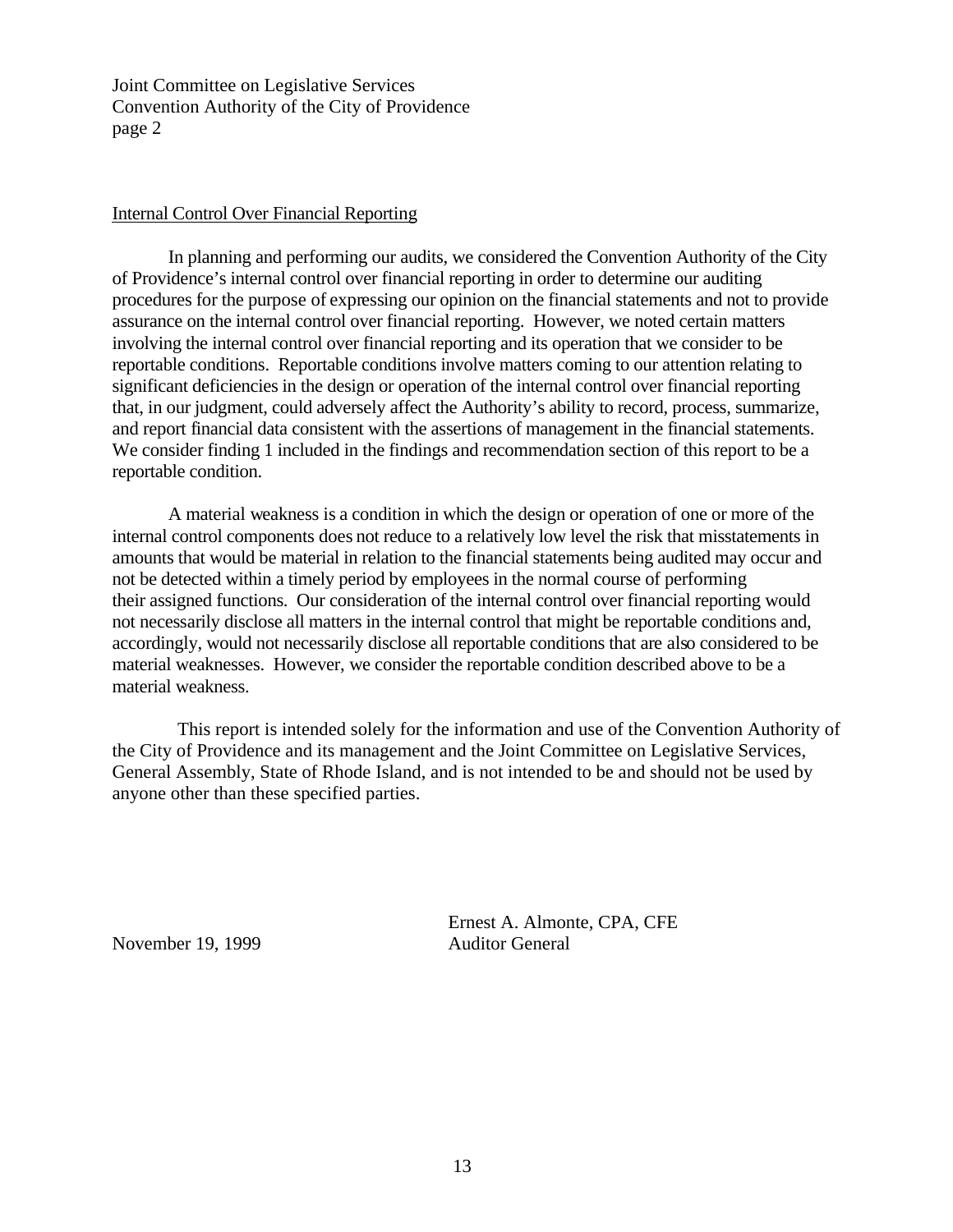# **II. FINDINGS AND RECOMMENDATIONS**

# **1. INTERNAL CONTROL**

The Convention Authority of the City of Providence (Authority) can improve its controls over cash disbursements. Internal control policies and procedures should be tailored to meet the size and nature of an organization. Since the Authority is a small organization with no staff, it has inherent limitations in implementing certain control procedures, particularly those that involve segregation of duties. Given the limited options for segregation of duties and the fact that the Authority has not implemented other controls, controls over cash disbursements were weak.

The following control procedures may be appropriate and reasonable for the Authority to employ in order to improve its control over cash disbursements:

- $\Box$  require dual signatures on checks issued by the Authority; this could be implemented with two tier levels – one signature for disbursements under a certain dollar amount and two for disbursements over a certain dollar amount.
- purchase a fidelity bond and/or director's and officer's liability coverage for those with custody of the Authority's funds.
- <sup>q</sup> cancel invoices after payment and include a reference to payment documentation.
- <sup>q</sup> develop record retention policies and store all records in one secure location.

Implementation of these control procedures is particularly appropriate considering the significant increase in funding the Authority is now receiving and corresponding increase in disbursements that will most likely follow.

### RECOMMENDATION

1. Implement internal control policies and procedures that are appropriate for the Authority based on its size and nature.

### *Auditee Views*

*The Authority concurs with this recommendation.*

# **2. OPEN MEETINGS LAW**

The Authority is a "public body" as defined by Rhode Island Open Meetings Law (Rhode Island General Law section 42-46-2) and is thus subject to the provisions of that law regarding both public notice and the manner in which its meetings must be conducted.

The Authority has not (1) held its meetings open to the public as required by RIGL 42- 46-3, (2) posted annual written notice of its meetings as required by RIGL 42-46-6(a), or (3)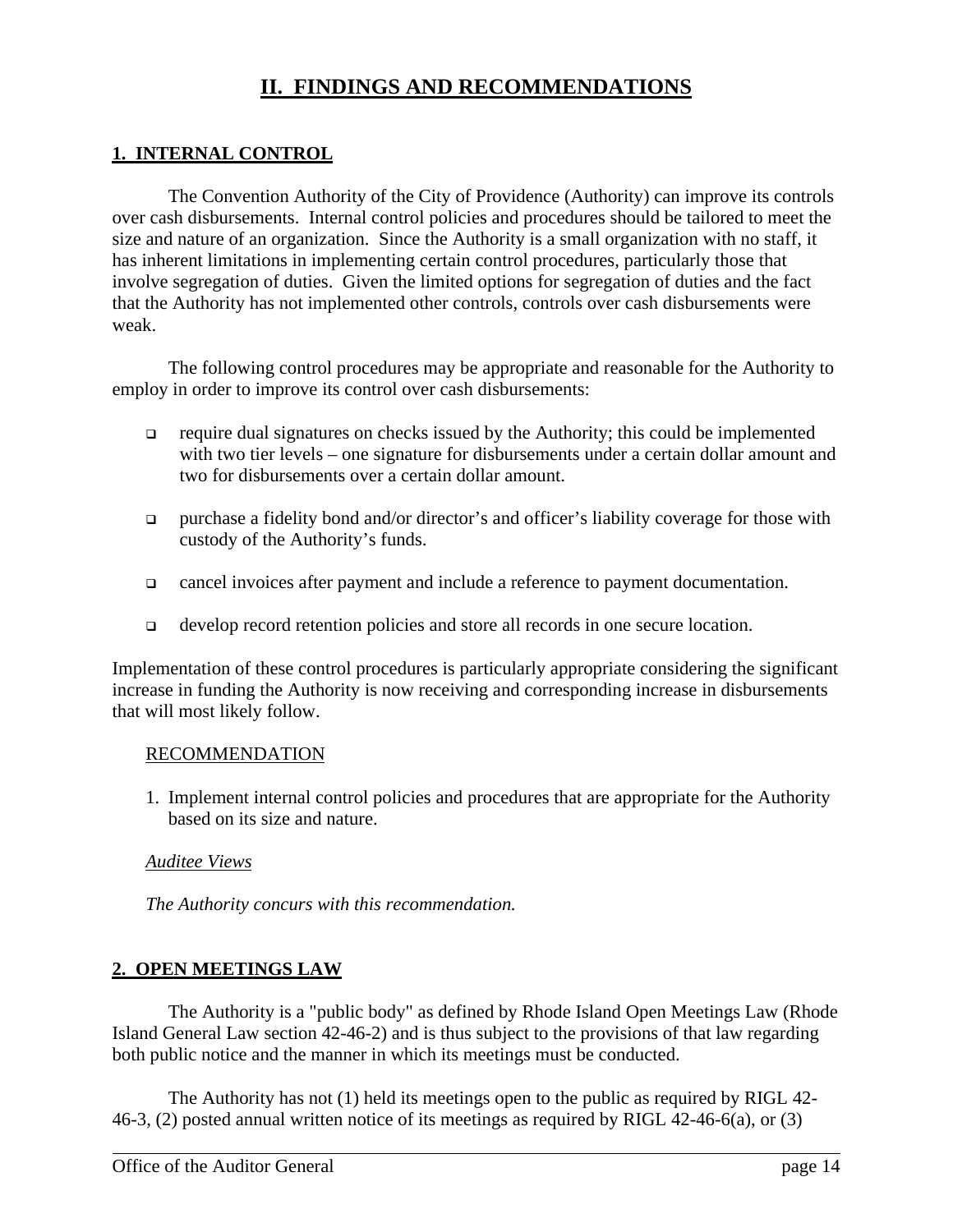posted supplemental written public notice of its meetings within a minimum of forty-eight (48) hours before the date of the meeting as required by RIGL section 42-46-6(b). Although the Authority maintained minutes of its meetings, certain requirements of RIGL section 42-46-7 were not followed. For example, the minutes did not record which Authority members were absent and did not record how each member voted (for, against or abstain) on each vote as required by law. Additionally, minutes were not made available to the public within the time frames specified in the law.

# RECOMMENDATION

2. Comply with all requirements of the Rhode Island Open Meetings Law.

# *Auditee Views*

*The Authority concurs with this recommendation.*

# **3. AUTHORIZATION OF DISBURSEMENTS**

It has been the practice of the Authority to vote on all disbursements of funds. We found the Authority authorized disbursements at certain meetings where it lacked a quorum as defined in its by-laws. State law provides that the Authority shall consist of eleven members, and the Authority's by- laws require a quorum of seven members to transact business.

We tested all disbursements paid during the six fiscal years ended September 30, 1999 and found that fourteen disbursements totaling \$81,620 were approved at six meetings that did not have a quorum. We also found that approvals for two disbursements totaling \$2,250 were not recorded in the minutes. Additionally, documentation supporting funding requests could not be found for four disbursements totaling \$15,500, which were authorized by the Authority.

### RECOMMENDATION

- 3. Strengthen internal control over the authorization of disbursements by:
	- complying with the Authority's by-laws, which requires a quorum of seven members to transact business
	- <sup>q</sup> obtaining Authority approval for all disbursements and recording such approval in the minutes.
	- $\Box$  retaining the funding request for each disbursement.

### *Auditee Views*

*The Authority concurs with this recommendation and has subsequently ratified authorization of these disbursements at recent meetings of the Authority.*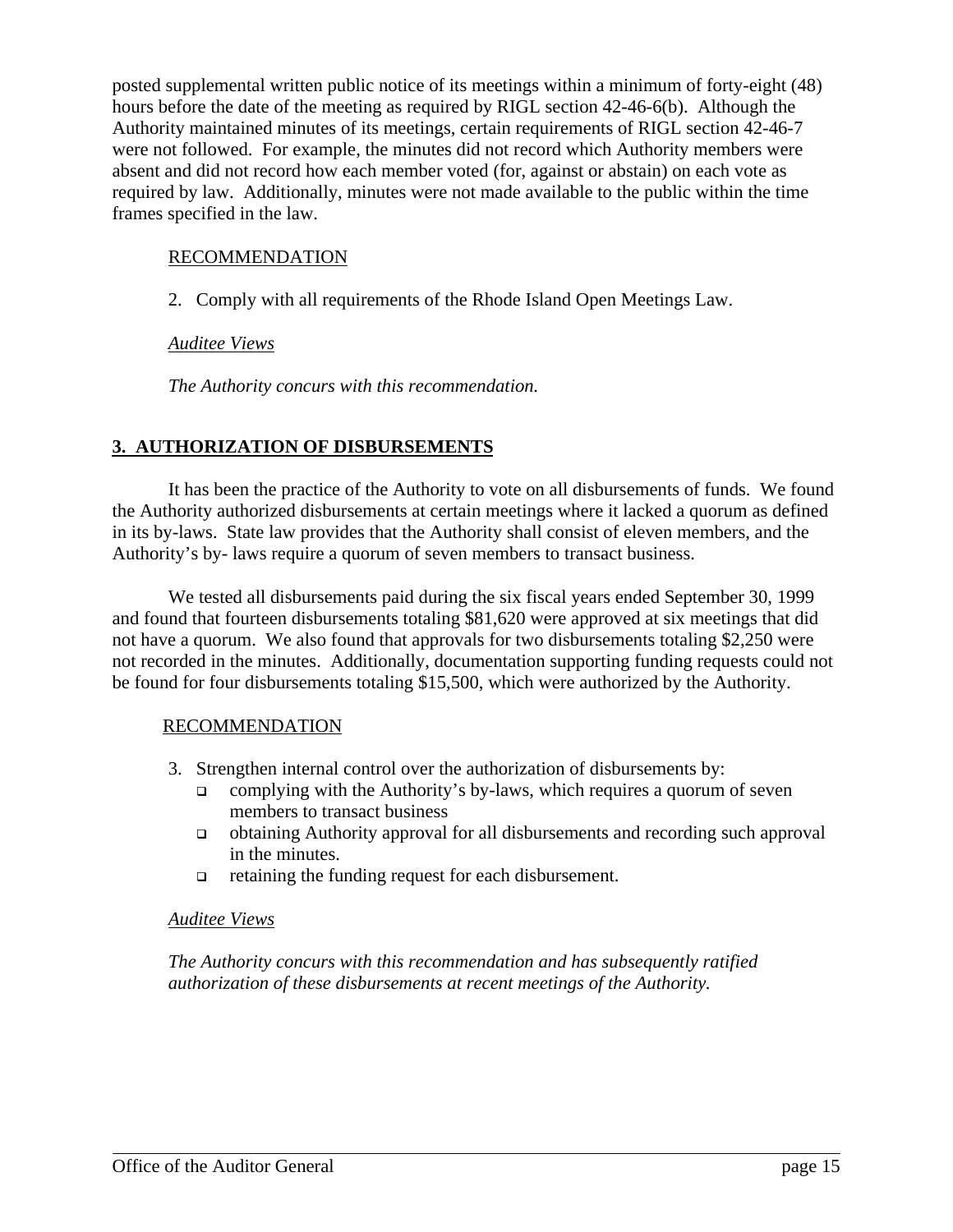# **4. ANNUAL AUDIT**

The Authority is required by law to have an annual audit performed of its financial statements. The last audit performed prior to this audit was for the fiscal year ended September 30, 1993. An accounting firm was engaged to compile, but not audit, the Authority's financial statements for the four years ended June 30, 1997.

### RECOMMENDATION

4. Have an annual audit performed of the Authority's financial statements as required by law.

#### *Auditee Views*

*The Authority concurs with this recommendation.*

# **5. RECORD OF AUTHORITY MEMBERS**

We found that for the six years covered by our audit, neither the Providence City Clerk nor the Authority maintained a complete record that identified the eleven members appointed to the Authority, the term of each appointment, and the organization each member represented. A complete listing of Authority members and their terms of appointment should be maintained and periodically updated when new members are appointed. Additionally, the minutes for each meeting should specifically identify the names of Authority members so that readers of the minutes can readily determine whether a quorum was present and how each Authority member voted.

### RECOMMENDATION

5. Maintain a complete list of Authority members which identifies each member's name, term of appointment, and the organization he or she represents.

### *Auditee Views*

*The Authority concurs with this recommendation.*

### **6. ANNUAL ELECTION OF OFFICERS**

The Authority's by-laws require that an annual meeting of the members be held on the second Tuesday of September for the election of officers. The by-laws also provide that if the election of officers is not held at an annual meeting, the Chairperson will hold the election at a special meeting as soon as possible.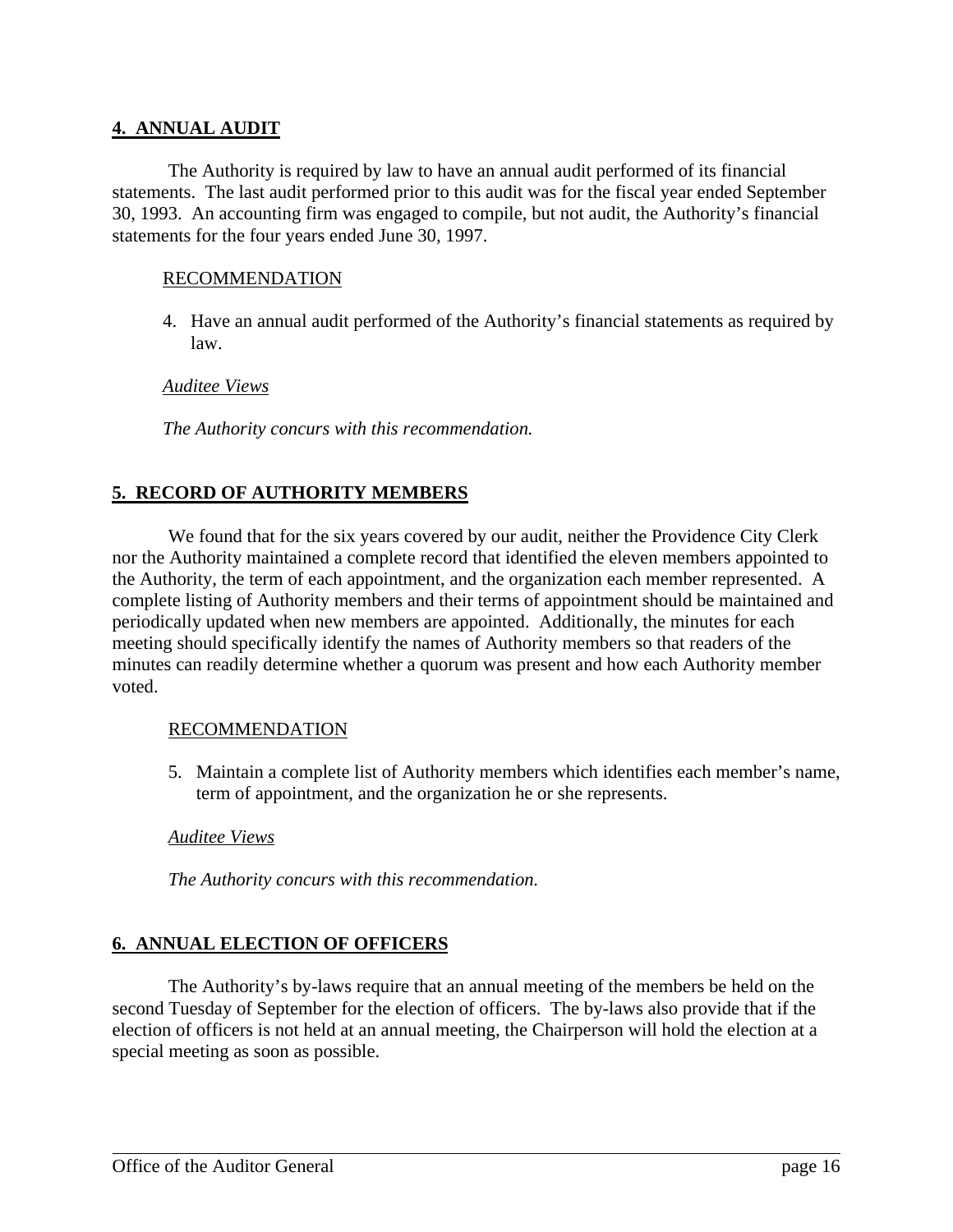The annual election of officers, as well as the authorized delegation of duties (sign checks and other legal documents), ensure that the Authority's business is conducted by duly elected members who have a clear delegation of authority pursuant to its by-laws.

With the exception of a May 1999 meeting when a new chairman was elected, we found that the Authority did not conduct an annual meeting or an annual election of officers during the six years covered by our audit.

# RECOMMENDATION

6. Conduct an annual meeting and an annual election of officers as required by the Authority's by-laws.

# *Auditee Views*

*The Authority concurs with this recommendation.*

# **7. DEPOSIT INSURANCE COVERAGE AND INVESTMENT POLICY**

At September 30, 1999, the Authority's cash deposits totaled \$526,633 and this entire amount was deposited at one financial institution. The amount of the Authority's deposits insured by federal deposit insurance was \$200,000 (\$100,000 for a demand deposit account and \$100,000 for a certificate of deposit). The Authority should consider reducing its exposure to deposit risk by dividing its deposits among more than one financial institution to maximize insurance coverage for its funds. Additionally, since the Authority's available funds are increasing due to a larger allocation of the hotel tax, a greater emphasis needs to be placed on determining how those funds are invested. The Authority should adopt an investment policy that includes specific guidelines to be followed when investing cash balances.

# RECOMMENDATION

7. Deposit Authority funds in more than one financial institution to maximize federal deposit insurance coverage for the Authority's cash balances. Adopt an investment policy that includes specific guidelines to be followed when investing Authority funds.

# *Auditee Views*

*The Authority concurs with this recommendation.*

# **8. GUIDELINES FOR AWARDING GRANTS**

The Authority has not adopted guidelines for its grant award process. Such guidelines should be consistent with the Authority's purposes as outlined in the Rhode Island General Laws. Section 42-63.1-4 of the General Laws states that hotel tax revenues can be used to promote and encourage tourism, to coordinate tourism activities, to improve economic development in the state through tourism activities, and to promote and develop conventions,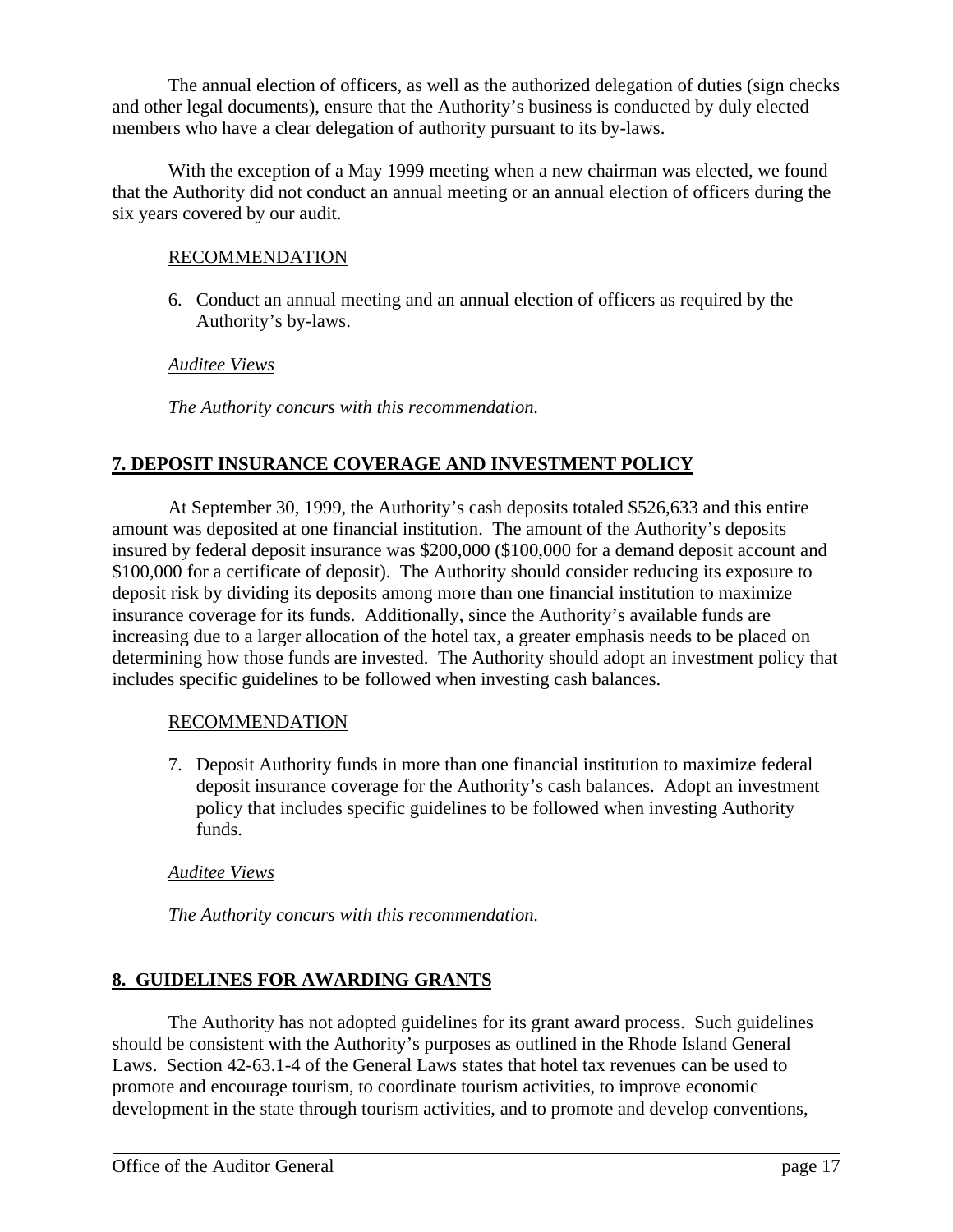exhibitions, meetings, banquets and other tourism-related events. Since the objectives of the law are broad, the Authority may benefit by having specific guidelines to be used when evaluating proposals and requests before the Authority. For example, the guidelines could define the types of projects and entities that are eligible for funding, the significant factors that need to be considered when evaluating the propriety of disbursements, the standard procedures to be followed by organizations who request funding, and the specific documentation that organizations need to submit when applying for grants. Such guidelines may be beneficial in light of the significant increase in funding the Authority is now receiving.

# RECOMMENDATION

8. Develop written guidelines for awarding grants that meet the broad objectives defined in the Rhode Island General Laws.

# *Auditee Views*

*The Authority concurs with this recommendation.*

# **9. GRANT FOLLOW-UP**

When the Authority sponsors an event such as the Waterfront Festival or the Splendor of Providence, the group organizing the event occasionally provides additional statistical and other supplemental information to the Authority after the event is held. The Authority should consider making this a uniform requirement for sponsorship grants. For example, the following types of information could be useful to the Authority: the number of attendees, the names of other sponsors, an estimate of how many out-of-state tourists attended the event, and the estimated economic impact for the City of Providence. The objective would not be to place an excessive burden on either the sponsor of the event or the Authority, but to provide feedback to the Authority regarding how the grant contributed to the success of the event and also to provide additional documentation verifying that the use of the grant was consistent with the purpose of the Authority.

### RECOMMENDATION

9. Consider requiring grantees to provide summary information after an event is held regarding how the grant contributed to the success of the event and how the event promoted tourism within Providence.

### *Auditee Views*

*The Authority concurs with this recommendation.*

### **10. CONFLICTS OF INTEREST**

By statute, the Authority's Board is comprised of representatives of each hotel located within Providence, as well as other members who may have interests in tourism and hospitality. Since the purpose of the Authority is to promote tourism, the businesses and organizations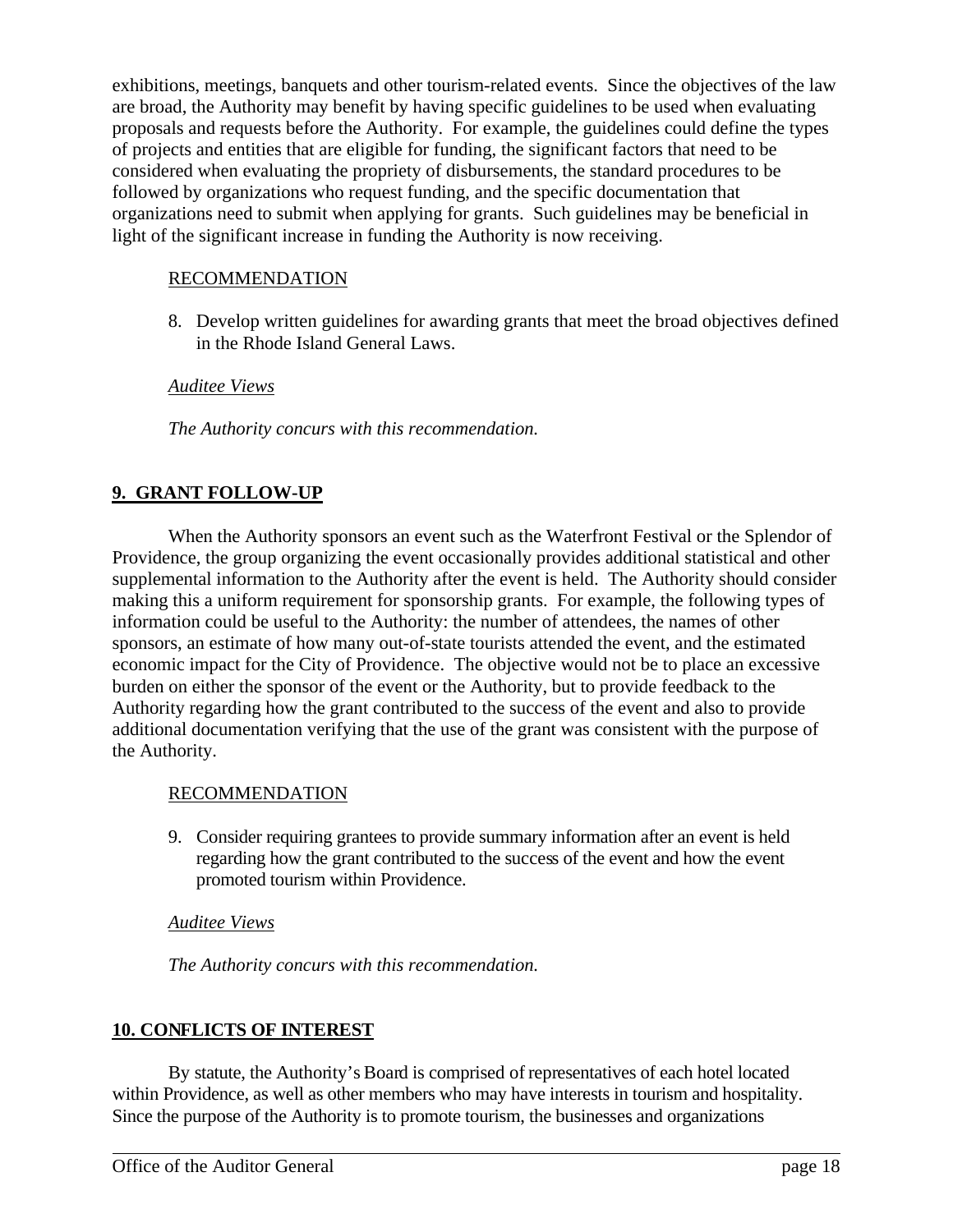represented on the Board may benefit directly or indirectly from the efforts of the Authority and/or funding provided by the Authority. These outcomes were clearly intended when the Authority was formed.

In its by-laws , the Authority has addressed these is sues by stating that contractsor transactions between the Authority and entities that Board members represent or have a financial interest in are not specifically prohibited provided that the "material facts as to his or her interest or relationship" is disclosed and the Board authorizes the transaction without counting the vote of the interested member. To ensure that these policies meet the State's current Code of Ethics, the Authority should review its by-laws and obtain a written opinion from the State Ethics Commission.

It may also be prudent for individual Authority members to obtain a written opinion of the Ethics Commission prior to voting on matters that could potentially meet the definition of a conflict of interest.

# RECOMMENDATION

10. Obtain a written opinion from the State Ethics Commission regarding whether the Authority's policies are consistent with the State's current Code of Ethics.

# *Auditee Views*

*The Authority concurs with this recommendation.*

# **11. FILING WITH STATE ETHICS COMMISSION**

Rhode Island General Law 36-14-16 requires elected or appointed public officials to file yearly financial statements with the Rhode Island Ethics Commission. Members of the Authority meet the criteria which would require them to comply with the provisions of this law; however, they have not filed financial statements with the State Ethics Commission during the periods that we audited.

# RECOMMENDATION

11. Comply with state law requirements regarding the filing of financial statements with the Rhode Island Ethics Commission.

# *Auditee Views*

*The Authority concurs with this recommendation.*

# **12. FILING OF SEMI-ANNUAL REPORT**

Rhode Island General Law section 42-63.1-13 requires each entity that administers a regional tourism district to submit a semiannual report to the state detailing the district's operations and accomplishments and the district's receipts and expenditures of funds derived from the state hotel tax. The Authority is identified in RIGL 42-63.1-5 as the entity that